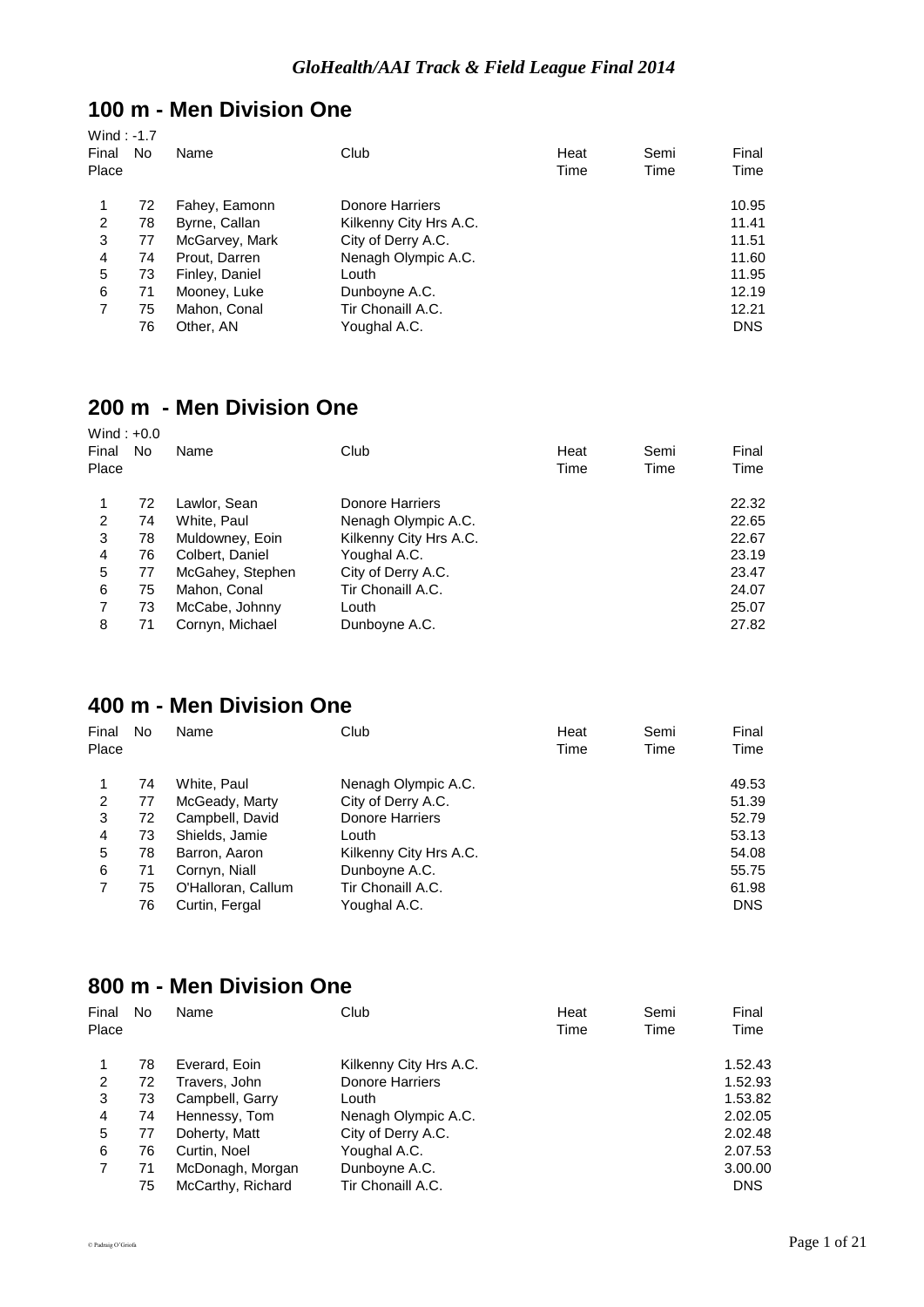#### **1500 m - Men Division One**

| Final<br>Place | No | Name             | Club                   | Heat<br>Time | Semi<br>Time | Final<br>Time |
|----------------|----|------------------|------------------------|--------------|--------------|---------------|
|                |    |                  |                        |              |              |               |
|                | 72 | Travers, John    | Donore Harriers        |              |              | 3.59.93       |
| 2              | 78 | Everard, Eoin    | Kilkenny City Hrs A.C. |              |              | 4.00.09       |
| 3              | 74 | Hughes, William  | Nenagh Olympic A.C.    |              |              | 4.04.73       |
| 4              | 71 | Kavanagh, Rory   | Dunboyne A.C.          |              |              | 4.06.30       |
| 5              | 76 | McCarthy, James  | Youghal A.C.           |              |              | 4.07.70       |
| 6              | 73 | O'Shea, Mark     | Louth                  |              |              | 4.11.47       |
|                | 75 | McGuinness, Mark | Tir Chonaill A.C.      |              |              | 4.16.40       |
| 8              | 77 | Doherty, Arnie   | City of Derry A.C.     |              |              | 4.21.87       |

#### **5000 m - Men Division One**

| Final | No | Name              | Club                   | Heat | Semi | Final      |
|-------|----|-------------------|------------------------|------|------|------------|
| Place |    |                   |                        | Time | Time | Time       |
|       | 78 | Hayes, Thomas     | Kilkenny City Hrs A.C. |      |      | 14.50.07   |
| 2     | 72 | Dooley, Mark      | <b>Donore Harriers</b> |      |      | 14.51.00   |
| 3     | 71 | Forde, Luke       | Dunboyne A.C.          |      |      | 15,20.60   |
| 4     | 77 | Logan, Noel       | City of Derry A.C.     |      |      | 15.28.12   |
| 5     | 75 | McCarthy, Richard | Tir Chonaill A.C.      |      |      | 19.05.70   |
| 6     | 74 | Burns, Seamus     | Nenagh Olympic A.C.    |      |      | 19.17.51   |
| 7     | 73 | Finlay, Luke      | Louth                  |      |      | 20.43.53   |
|       | 76 | McCarthy, James   | Youghal A.C.           |      |      | <b>DNS</b> |

# **110 m Hurdles - Men Division One**

| Wind: $+0.6$<br>Final<br>Place | No | Name               | Club                   | Heat<br>Time | Semi<br>Time | Final<br>Time |
|--------------------------------|----|--------------------|------------------------|--------------|--------------|---------------|
|                                |    |                    |                        |              |              |               |
|                                | 74 | Fitzpatrick, Oisin | Nenagh Olympic A.C.    |              |              | 15.75         |
| 2                              | 78 | Power, Eoin        | Kilkenny City Hrs A.C. |              |              | 15.85         |
| 3                              | 73 | Rogers, Mark       | Louth                  |              |              | 17.63         |
| 4                              | 75 | Quigg, Barry       | Tir Chonaill A.C.      |              |              | 18.31         |
| 5                              | 72 | O'Brien, Cathal    | <b>Donore Harriers</b> |              |              | 22.00         |
| 6                              | 71 | Campion, Loughlin  | Dunboyne A.C.          |              |              | 26.73         |
|                                | 76 | Other, AN          | Youghal A.C.           |              |              | <b>DNS</b>    |
|                                | 77 | McGarvey, Mark     | City of Derry A.C.     |              |              | <b>DNS</b>    |

# **400 m Hurdles - Men Division One**

| Final<br>Place | No | Name             | Club                   | Heat<br>Time | Semi<br>Time | Final<br>Time |
|----------------|----|------------------|------------------------|--------------|--------------|---------------|
| 1              | 76 | Colbert, Daniel  | Youghal A.C.           |              |              | 57.56         |
| 2              | 78 | Power, Eoin      | Kilkenny City Hrs A.C. |              |              | 59.20         |
| 3              | 74 | Finnerty, Dan    | Nenagh Olympic A.C.    |              |              | 61.74         |
| 4              | 75 | Behan, Jack      | Tir Chonaill A.C.      |              |              | 66.24         |
| 5              | 71 | Gannon, Paul     | Dunboyne A.C.          |              |              | 68.10         |
| 6              | 77 | Melarkey, Peter  | City of Derry A.C.     |              |              | 68.85         |
|                | 73 | McCabe, Jonathan | Louth                  |              |              | 71.23         |
|                | 72 | O'Brien, Cathal  | Donore Harriers        |              |              | <b>DNS</b>    |
|                |    |                  |                        |              |              |               |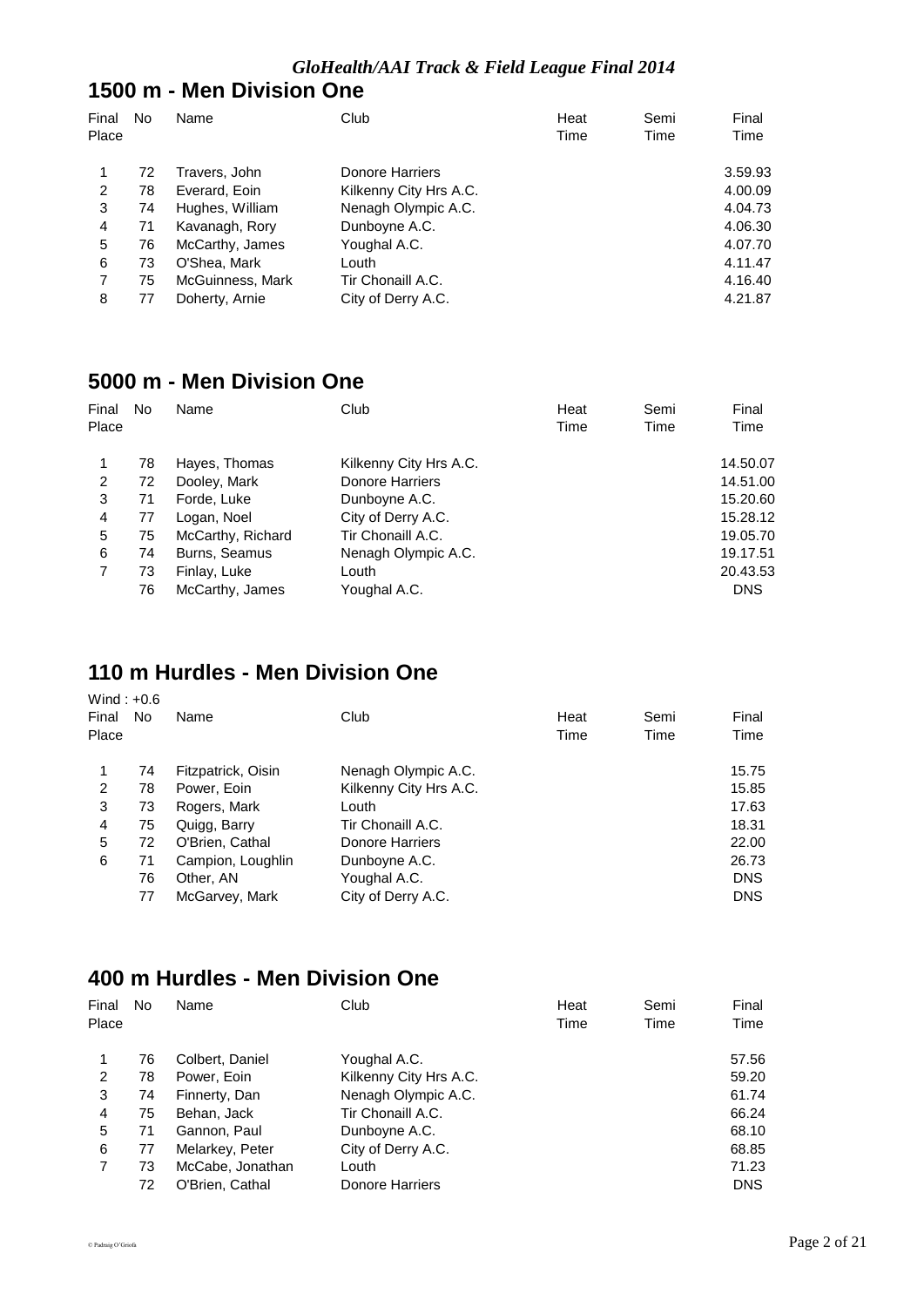### *GloHealth/AAI Track & Field League Final 2014*

#### **3000 m Steeplechase - Men Division One**

| Final<br>Place | No | Name              | Club                   | Heat<br>Time | Semi<br>Time | Final<br>Time |
|----------------|----|-------------------|------------------------|--------------|--------------|---------------|
|                | 72 | Hynes, Ray        | Donore Harriers        |              |              | 9.37.12       |
| 2              | 71 | Kavanagh, Rory    | Dunboyne A.C.          |              |              | 10.00.42      |
| 3              | 78 | Lynch, Peter      | Kilkenny City Hrs A.C. |              |              | 10.00.93      |
| 4              | 74 | Cullagh, Killian  | Nenagh Olympic A.C.    |              |              | 10.20.24      |
| 5              | 76 | Curtin, Fergal    | Youghal A.C.           |              |              | 10.44.22      |
| 6              | 77 | Melarkey, Michael | City of Derry A.C.     |              |              | 10.46.24      |
|                | 73 | Walsh, David      | Louth                  |              |              | <b>DNS</b>    |
|                | 75 | Speight, James    | Tir Chonaill A.C.      |              |              | <b>DNS</b>    |

# **3000 m Walk - Men Division One**

| Final<br>Place | No | Name              | Club                   | Heat<br>Time | Semi<br>Time | Final<br>Time |
|----------------|----|-------------------|------------------------|--------------|--------------|---------------|
|                | 71 | Campion, Loughlin | Dunboyne A.C.          |              |              | 14.24.28      |
| 2              | 78 | Dunphy, Nicholas  | Kilkenny City Hrs A.C. |              |              | 14.44.68      |
| 3              | 76 | Curtin, Noel      | Youghal A.C.           |              |              | 17.37.08      |
|                | 72 | Other, AN         | <b>Donore Harriers</b> |              |              | <b>DNS</b>    |
|                | 73 | Dorian, Scott     | Louth                  |              |              | <b>DNS</b>    |
|                | 74 | Other, AN         | Nenagh Olympic A.C.    |              |              | <b>DNS</b>    |
|                | 75 | McCarthy, Richard | Tir Chonaill A.C.      |              |              | DQ            |
|                | 77 | Other, AN         | City of Derry A.C.     |              |              | <b>DNS</b>    |

### **High Jump - Men Division One**

| Place No |    | Name            | Club                   |                | 1.40 1.50 1.55 1.60 1.65 1.70 1.75 1.80 |                          |   |         |     |     |            |
|----------|----|-----------------|------------------------|----------------|-----------------------------------------|--------------------------|---|---------|-----|-----|------------|
|          | 72 | O'Brien, Cathal | <b>Donore Harriers</b> | -              |                                         |                          |   |         |     |     | <b>XXX</b> |
|          | 75 | Quigg, Barry    | Tir Chonaill A.C.      | $\,$           |                                         |                          |   | ۰.      | O   | XO. | XXX        |
|          | 74 | Hennessy, Tom   | Nenagh Olympic A.C.    | $\blacksquare$ |                                         |                          |   | XO      | XXX |     |            |
| 4        | 73 | Finlay, Daniel  | Louth                  | $\,$           | $\blacksquare$                          | O                        | O | XXO XXX |     |     |            |
| 5        | 77 | McGarvey, Mark  | City of Derry A.C.     | $\blacksquare$ | O                                       | $\overline{\phantom{a}}$ | O | XXX     |     |     |            |
| 5        | 78 | Byrne, Craig    | Kilkenny City Hrs A.C. | O              |                                         | O                        | D | XXX     |     |     |            |
|          | 76 | Curtin, Fergal  | Youghal A.C.           | <b>XXX</b>     |                                         |                          |   |         |     |     |            |

# **Long Jump - Men Division One**

| Place No |    | Name              | Club                   | 1st  | 2 <sub>nd</sub> | 3rd  | 4th  | 5th | 6th | <b>Best</b> |
|----------|----|-------------------|------------------------|------|-----------------|------|------|-----|-----|-------------|
|          | 74 | Prout, Darren     | Nenagh Olympic A.C.    | 3.66 | 6.40            | 6.50 | 6.40 |     |     | 6.50        |
| 2        | 72 | Fahey, Eamonn     | Donore Harriers        |      | х               | 6.19 |      |     |     | 6.19        |
|          | 75 | Quigg, Barry      | Tir Chonaill A.C.      | 5.97 | 5.73            | 5.30 | 5.54 |     |     | 5.97        |
| 4        | 77 | Surman, Michael   | City of Derry A.C.     | 5.38 | 5.02            | 5.35 |      |     |     | 5.38        |
| 5        | 78 | Walsh, Paddy      | Kilkenny City Hrs A.C. | 5.25 | 5.08            | X    | 4.99 |     |     | 5.25        |
| 6        | 73 | Mc Cabe, Jonathon | ∟outh                  |      | 4.01            | 4.10 | 4.78 |     |     | 4.78        |

# **Triple Jump - Men Division One**

| Place No |    | Name            | Club                | 1st   | 2 <sub>nd</sub> | 3rd   | 4th   | 5th | 6th | <b>Best</b> |
|----------|----|-----------------|---------------------|-------|-----------------|-------|-------|-----|-----|-------------|
|          | 75 | Mahon, Conal    | Tir Chonaill A.C.   |       | 12.94           |       | 13.65 |     |     | 13.65       |
| 2        | 72 | Fahey, Eamonn   | Donore Harriers     | 12.33 | 13.00           | 12.87 | 13.56 |     |     | 13.56       |
|          | 74 | Prout. Darren   | Nenagh Olympic A.C. | 12.25 | 12.60           | 13.20 |       |     |     | 13.20       |
| 4        | 76 | Colbert, Daniel | Youghal A.C.        | 11.16 | 11.69           | 12.21 | 11.68 |     |     | 12.21       |
| 5        |    | Surman, Michael | City of Derry A.C.  | 11.73 | 11.87           | 11.40 | 12.02 |     |     | 12.02       |
| 6        | 73 | Finlay, Daniel  | Louth               | 10.31 | 10.76           | 11.46 | 11.66 |     |     | 11.66       |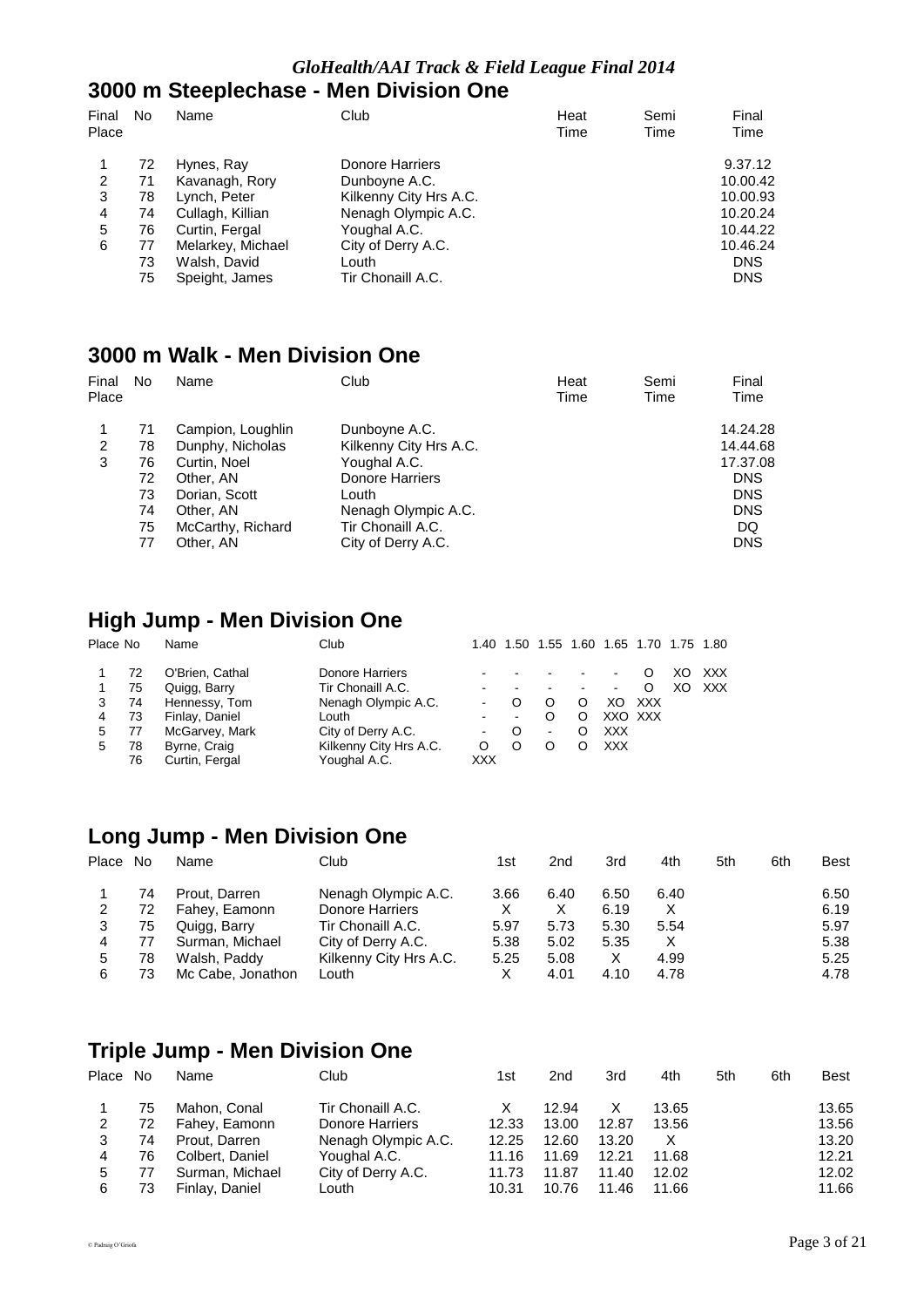### **Pole Vault - Men Division One**

| Place No           | Name                                                  | Club                                              |        |  | 2.00 2.20 2.30 2.40 2.50 2.60 2.80 3.00 3.20 3.80 4.00 4.20 4.40 |  |  |  |     |
|--------------------|-------------------------------------------------------|---------------------------------------------------|--------|--|------------------------------------------------------------------|--|--|--|-----|
| 75<br>2 74<br>3 73 | Doherty, Christopher<br>Finnerty, Dan<br>Rogers, Mark | Tir Chonaill A.C.<br>Nenagh Olympic A.C.<br>Louth | O XO O |  | $       0$ XO XXO O<br>0 - - - - XO O - XXX<br>O XXX             |  |  |  | XX. |

# **Shot Putt - Men Division One**

| Place No |    | Name             | Club                   | 1st   | 2nd   | 3rd   | 4th   | 5th | 6th | <b>Best</b> |
|----------|----|------------------|------------------------|-------|-------|-------|-------|-----|-----|-------------|
|          | 74 | Ryan, Peter      | Nenagh Olympic A.C.    | 11.64 | 10.89 | 10.83 | 10.97 |     |     | 11.64       |
| 2        | 78 | Hyland, Brendan  | Kilkenny City Hrs A.C. | х     | 10.35 | 10.93 | 11.28 |     |     | 11.28       |
| 3        | 72 | Allen, Niall     | Donore Harriers        | 10.43 | 10.69 | 10.48 | 10.88 |     |     | 10.88       |
| 4        | 71 | Nyham, Declan    | Dunboyne A.C.          | 10.31 | 10.13 | 9.99  | 10.51 |     |     | 10.51       |
| 5        | 73 | McGrane, Tom     | ∟outh                  | 8.71  | 9.04  | 9.29  | 8.99  |     |     | 9.29        |
| 6        | 75 | Donavan, Paul    | Tir Chonaill A.C.      | 8.83  | 8.74  | 8.43  | 9.16  |     |     | 9.16        |
|          | 77 | Donaghy, Phillip | City of Derry A.C.     | 7.62  | 8.43  | 8.37  | х     |     |     | 8.43        |

# **Discus - Men Division One**

| Place | No | Name             | Club                | 1st   | 2nd   | 3rd   | 4th   | 5th | 6th | <b>Best</b> |
|-------|----|------------------|---------------------|-------|-------|-------|-------|-----|-----|-------------|
|       | 76 | Healy, Barry     | Youghal A.C.        | 41.62 | х     | 40.68 |       |     |     | 41.62       |
| 2     | 72 | Allen, Niall     | Donore Harriers     | 36.47 | х     | 35.36 | 35.55 |     |     | 36.47       |
| 3     | 71 | Nyham, Declan    | Dunboyne A.C.       | 28.40 | х     |       |       |     |     | 28.40       |
| 4     | 73 | Rogers, Mark     | Louth               | x     | 20.85 | 21.46 | 25.71 |     |     | 25.71       |
| 5     | 74 | Tierney, Mark    | Nenagh Olympic A.C. | х     | 24.75 | х     | 20.60 |     |     | 24.75       |
| 6     | 75 | Lorinyenko, Sean | Tir Chonaill A.C.   | 12.21 | 15.12 | х     | 17.22 |     |     | 17.22       |
|       |    | Melarkey, Peter  | City of Derry A.C.  |       | х     | 8.83  | 8.65  |     |     | 8.83        |

# **Javelin - Men Division One**

| Place | No | Name              | Club                   | 1st   | 2nd   | 3rd            | 4th                      | 5th | 6th | <b>Best</b> |
|-------|----|-------------------|------------------------|-------|-------|----------------|--------------------------|-----|-----|-------------|
|       | 72 | Ostenhuven, Jacko | Donore Harriers        | 49.64 | 46.39 | $\overline{a}$ | $\overline{\phantom{0}}$ |     |     | 49.64       |
| 2     | 71 | Delany, Denis     | Dunboyne A.C.          | 42.84 | 46.01 | 48.96          | 48.41                    |     |     | 48.96       |
| 3     | 78 | Hyland, Brendan   | Kilkenny City Hrs A.C. | 47.55 | X     | 43.99          | 46.30                    |     |     | 47.55       |
| 4     | 73 | Finlay, Aaron     | Louth                  | 37.16 | 33.50 | 38.49          | 35.64                    |     |     | 38.49       |
| 5     | 74 | Finnerty, Dan     | Nenagh Olympic A.C.    | 33.04 | 35.98 | 36.11          | 33.34                    |     |     | 36.11       |
| 6     | 77 | Sweeney, Sean     | City of Derry A.C.     | 32.39 | 27.78 | 30.09          | 29.85                    |     |     | 32.39       |
|       | 76 | Ward, Tomas       | Youghal A.C.           | 19.81 | 19.87 | 21.80          | 24.16                    |     |     | 24.16       |
| 8     | 75 | Lorinyenko, Sean  | Tir Chonaill A.C.      | х     | х     | 23.12          | 23.28                    |     |     | 23.28       |

# **Hammer - Men Division One**

| Place | No | Name            | Club                   | 1st   | 2nd   | 3rd                      | 4th   | 5th | 6th | Best  |
|-------|----|-----------------|------------------------|-------|-------|--------------------------|-------|-----|-----|-------|
|       | 78 | Halpin, Gary    | Kilkenny City Hrs A.C. | 51.52 | 51.37 |                          |       |     |     | 51.52 |
| 2     | 75 | Donavan, Paul   | Tir Chonaill A.C.      | 36.77 | 40.01 | х                        | 34.31 |     |     | 40.01 |
| 3     | 72 | Molloy, Eoin    | Donore Harriers        | 33.29 | 28.52 | 34.93                    | 38.32 |     |     | 38.32 |
| 4     | 74 | Tierney, Mark   | Nenagh Olympic A.C.    | 20.32 | X     | 19.18                    | 19.95 |     |     | 20.32 |
| 5     | 73 | McGrane, Tom    | Louth                  | 18.35 | 15.49 | 17.98                    | 17.27 |     |     | 18.35 |
| 6     | 76 | Ward, Tomas     | Youghal A.C.           | 16.47 | 16.69 | 15.88                    | х     |     |     | 16.69 |
| 0     | 77 | Melarkey, Peter | City of Derry A.C.     | x     |       | $\overline{\phantom{0}}$ |       |     |     |       |
| 0     | 71 | Dunne, Caimin   | Dunboyne A.C.          |       |       |                          |       |     |     |       |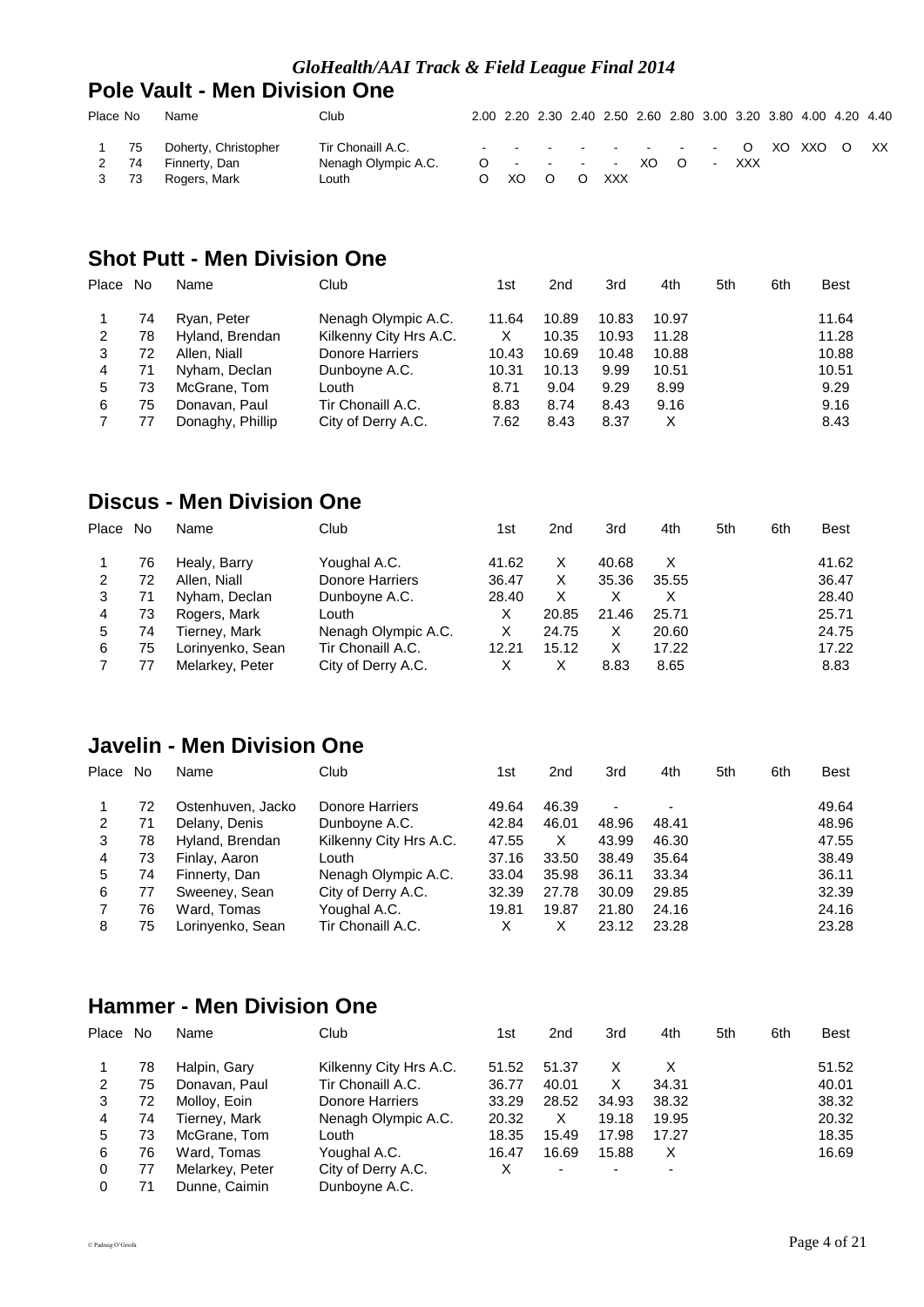### **56lb Distance - Men Division One**

| Place No                                                                                 |                                        | Name                                                                                                                  | Club                                                                                                                        | 1st                                               | 2nd                                                                        | 3rd                                               | 4th                                                                      | 5th | 6th           | <b>Best</b>                                          |
|------------------------------------------------------------------------------------------|----------------------------------------|-----------------------------------------------------------------------------------------------------------------------|-----------------------------------------------------------------------------------------------------------------------------|---------------------------------------------------|----------------------------------------------------------------------------|---------------------------------------------------|--------------------------------------------------------------------------|-----|---------------|------------------------------------------------------|
| 1<br>$\overline{\mathbf{c}}$<br>3<br>$\overline{\mathbf{4}}$<br>5<br>6<br>$\overline{7}$ | 76<br>74<br>71<br>72<br>75<br>77<br>73 | Healy, Barry<br>Ryan, Peter<br>Delany, Denis<br>Oostenhuven, Jack<br>O'Gara, Paul<br>Donaghy, Philip<br>Finlay, Aaron | Youghal A.C.<br>Nenagh Olympic A.C.<br>Dunboyne A.C.<br>Donore Harriers<br>Tir Chonaill A.C.<br>City of Derry A.C.<br>Louth | 7.41<br>6.67<br>5.14<br>4.60<br>4.47<br>X<br>3.16 | 7.61<br>6.68<br>5.34<br>4.89<br>4.11<br>4.39<br>X                          | X<br>7.27<br>5.31<br>4.72<br>4.37<br>4.25<br>3.86 | 7.52<br>6.80<br>5.34<br>4.93<br>4.56<br>$\overline{\phantom{a}}$<br>4.23 |     |               | 7.61<br>7.27<br>5.34<br>4.93<br>4.56<br>4.39<br>4.23 |
|                                                                                          |                                        | 4 x 100 m - Men Division One                                                                                          |                                                                                                                             |                                                   |                                                                            |                                                   |                                                                          |     |               |                                                      |
| Place                                                                                    |                                        |                                                                                                                       | Club<br>Nenagh Olympic A.C.                                                                                                 |                                                   | Team                                                                       |                                                   |                                                                          |     | Time<br>44.31 |                                                      |
| $\mathbf{1}$                                                                             |                                        |                                                                                                                       |                                                                                                                             |                                                   | Finnerty, Dan<br>Prout, Darren<br>Quilligan, Michael<br>Fitzpatrick, Oisin |                                                   |                                                                          |     |               |                                                      |
| $\boldsymbol{2}$                                                                         |                                        |                                                                                                                       | Kilkenny City Hrs A.C.                                                                                                      |                                                   | Barron, Aaron                                                              |                                                   |                                                                          |     | 45.02         |                                                      |
|                                                                                          |                                        |                                                                                                                       |                                                                                                                             |                                                   | Byrne, Callan<br>Manning, Jack<br>Mooney, Alan                             |                                                   |                                                                          |     |               |                                                      |
| 3                                                                                        |                                        |                                                                                                                       | Donore Harriers                                                                                                             |                                                   | Fahey, Eamonn                                                              |                                                   |                                                                          |     | 45.30         |                                                      |
|                                                                                          |                                        |                                                                                                                       |                                                                                                                             |                                                   | O'Ceallaigh, Conor<br>Fox, Conor<br>Lawlor, Sean                           |                                                   |                                                                          |     |               |                                                      |
| 4                                                                                        |                                        |                                                                                                                       | Tir Chonaill A.C.                                                                                                           |                                                   | Quigg, Barry                                                               |                                                   |                                                                          |     | 47.27         |                                                      |
|                                                                                          |                                        |                                                                                                                       |                                                                                                                             |                                                   | Behan, Jack<br>O'Callaghan, Caolan<br>Mahon, Conal                         |                                                   |                                                                          |     |               |                                                      |
| 5                                                                                        |                                        |                                                                                                                       | Louth                                                                                                                       |                                                   | McCabe, Jonathan<br>Shiels, Jamie<br>Finley, Daniel                        |                                                   |                                                                          |     | 47.39         |                                                      |
| 6                                                                                        |                                        |                                                                                                                       | Dunboyne A.C.                                                                                                               |                                                   | Rogers, Mark                                                               |                                                   |                                                                          |     | 51.29         |                                                      |
|                                                                                          |                                        |                                                                                                                       |                                                                                                                             |                                                   | Mooney, Luke<br>Abdou, A<br>Cornyn, Michael<br>Cornyn, Niall               |                                                   |                                                                          |     |               |                                                      |
|                                                                                          |                                        |                                                                                                                       | City of Derry A.C.                                                                                                          |                                                   | McGahey, Stephen<br>McGeady, Marty<br>Surman, Michael<br>McGarvey, Mark    |                                                   |                                                                          |     | <b>DQ</b>     |                                                      |
|                                                                                          |                                        | 4 x 400 m - Men Division One                                                                                          |                                                                                                                             |                                                   |                                                                            |                                                   |                                                                          |     |               |                                                      |
| Place                                                                                    |                                        |                                                                                                                       | Club                                                                                                                        |                                                   | Team                                                                       |                                                   |                                                                          |     | Time          |                                                      |
| 1                                                                                        |                                        |                                                                                                                       | <b>Donore Harriers</b>                                                                                                      |                                                   |                                                                            |                                                   |                                                                          |     | 3.26.67       |                                                      |
| $\mathfrak{2}$                                                                           |                                        |                                                                                                                       | Nenagh Olympic A.C.                                                                                                         |                                                   |                                                                            |                                                   |                                                                          |     | 3.28.24       |                                                      |
| 3                                                                                        |                                        |                                                                                                                       | Louth                                                                                                                       |                                                   |                                                                            |                                                   |                                                                          |     | 3.34.98       |                                                      |
| 4                                                                                        |                                        |                                                                                                                       | Kilkenny City Hrs. A.C.                                                                                                     |                                                   |                                                                            |                                                   |                                                                          |     | 3.38.67       |                                                      |
| 5                                                                                        |                                        |                                                                                                                       | City of Derry A.C.                                                                                                          |                                                   |                                                                            |                                                   |                                                                          |     | 3.39.08       |                                                      |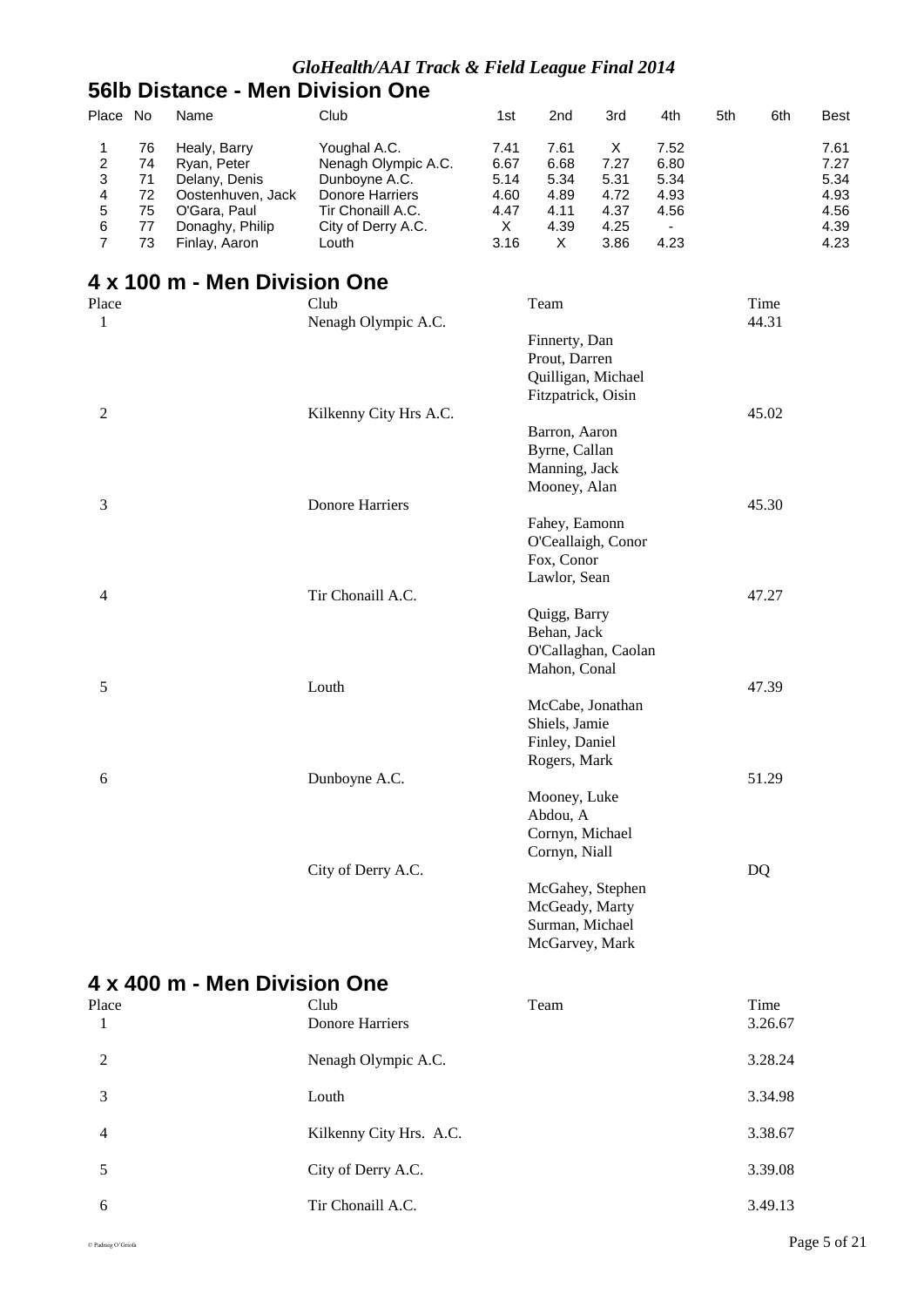### **Men Division One Team Score**

| <b>Donore Harriers</b>      | 115  |
|-----------------------------|------|
| Nenagh Olympic A.C.         | 107  |
| Kilkenny City Harriers A.C. | 103  |
| <b>Tir Chonaill A.C.</b>    | 76   |
| Dunboyne A.C.               | 71   |
| Louth                       | 69   |
| Youghal                     | 59   |
| City of Derry A.C.          | 58.5 |

# **100 m - Women Division One**

| Wind: $-1.4$<br>Final<br>Place | No. | Name              | Club              | Heat<br>Time | Semi<br>Time | Final<br>Time |
|--------------------------------|-----|-------------------|-------------------|--------------|--------------|---------------|
|                                | 81  | Watters, Aishling | Meath             |              |              | 12.92         |
| 2                              | 84  | Freeman, Ara      | Sli Cualann A.C.  |              |              | 12.94         |
| 3                              | 82  | Campion, Aoife    | St. Abbans A.C.   |              |              | 13.24         |
| 4                              | 83  | Cronin, Amy       | Gneeveguilla A.C. |              |              | 13.45         |
| 5                              | 85  | Campbell, Naomi   | Lagan Valley A.C. |              |              | 13.93         |
| 6                              | 88  | Savage, Nikita    | Youghal A.C.      |              |              | 14.62         |
| $\overline{7}$                 | 86  | Clarke, Hannah    | Le Cheile A.C.    |              |              | 14.85         |
|                                | 87  | Stafford, Annie   | Menapians A.C.    |              |              | <b>DNS</b>    |

# **200 m - Women Division One**

| Wind: $-1.5$<br>Final<br>Place | No | Name              | Club              | Heat<br>Time | Semi<br>Time | Final<br>Time |
|--------------------------------|----|-------------------|-------------------|--------------|--------------|---------------|
|                                | 82 | Millet, Nessa     | St. Abbans A.C.   |              |              | 25.73         |
| 2                              | 84 | Freeman, Ara      | Sli Cualann A.C.  |              |              | 26.32         |
| 3                              | 81 | Watters, Aishling | Meath             |              |              | 26.70         |
| 4                              | 85 | Cave, Suzie       | Lagan Valley A.C. |              |              | 29.30         |
| 5                              | 88 | O'Keeffe, Emily   | Youghal A.C.      |              |              | 30.30         |
| 6                              | 86 | Murphy, Martina   | Le Cheile A.C.    |              |              | 30.40         |
| 7                              | 87 | Young, Katy       | Menapians A.C.    |              |              | 31.03         |
|                                | 83 | Cronin, Amy       | Gneeveguilla A.C. |              |              | <b>DNS</b>    |

# **400 m - Women Division One**

| No | Name               | Club              | Heat<br>Time | Semi<br>Time | Final<br>Time |
|----|--------------------|-------------------|--------------|--------------|---------------|
| 85 | Glover, Linsey     | Lagan Valley A.C. |              |              | 57.61         |
| 82 | Campion, Aoife     | St. Abbans A.C.   |              |              | 60.35         |
| 84 | Thiel, Connie      | Sli Cualann A.C.  |              |              | 63.61         |
| 86 | Kinsella, Orla     | Le Cheile A.C.    |              |              | 64.56         |
| 83 | O'Sullivan, Hannah | Gneeveguilla A.C. |              |              | 65.28         |
| 81 | Daly, Alison       | Meath             |              |              | 67.15         |
| 88 | O'Keeffe, Emily    | Youghal A.C.      |              |              | 71.53         |
| 87 | Shovlin, Jane      | Menapians A.C.    |              |              | <b>DNS</b>    |
|    |                    |                   |              |              |               |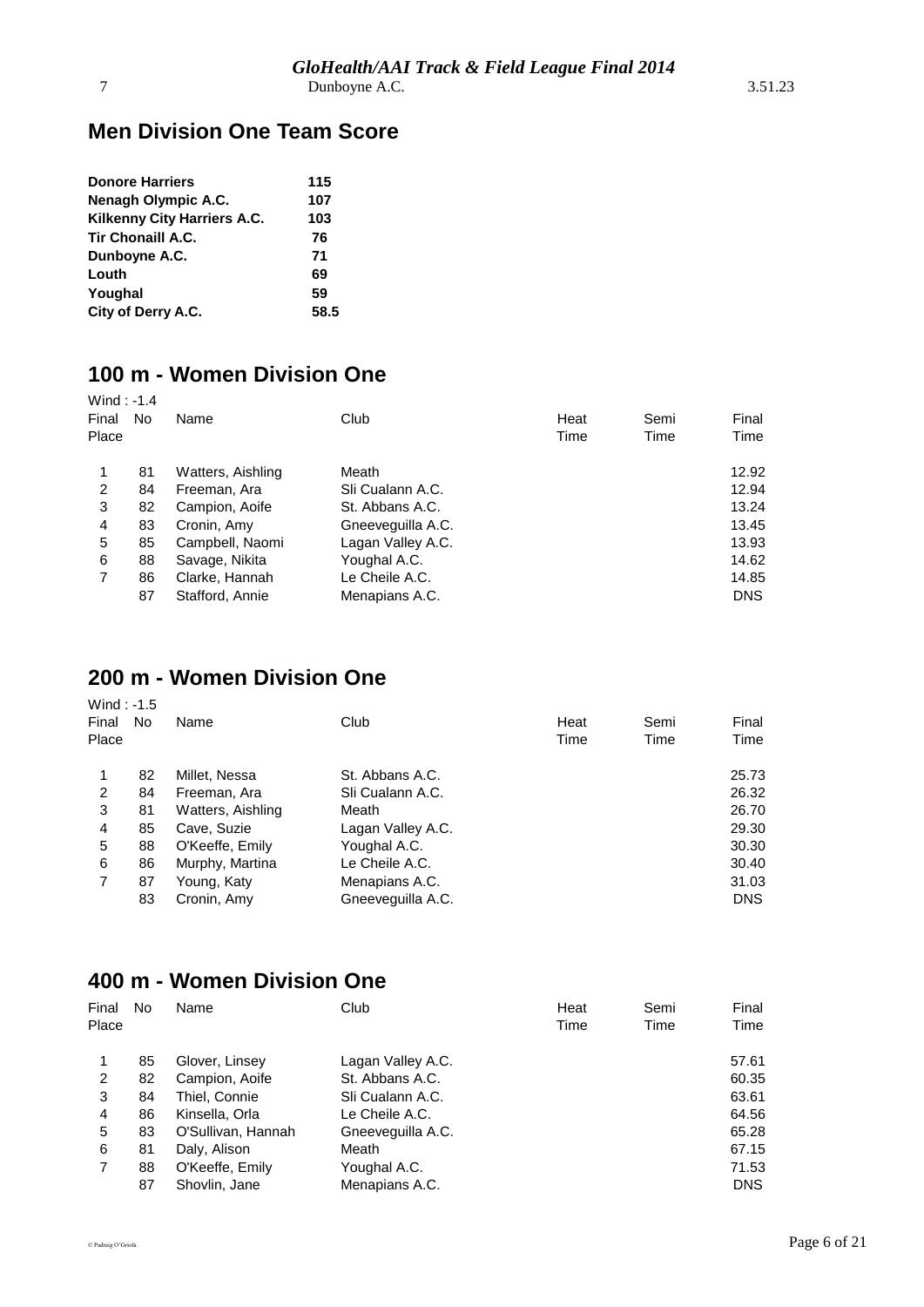#### **800 m - Women Division One**

| Final<br>Place | No | Name                | Club              | Heat<br>Time | Semi<br>Time | Final<br>Time |
|----------------|----|---------------------|-------------------|--------------|--------------|---------------|
|                | 84 | Earls, Claire       | Sli Cualann A.C.  |              |              | 2.23.30       |
| 2              | 81 | Dunne, Karen        | Meath             |              |              | 2.26.58       |
| 3              | 85 | Mathews, Jane       | Lagan Valley A.C. |              |              | 2.27.84       |
| 4              | 82 | Brennan, Ailish     | St. Abbans A.C.   |              |              | 2.31.41       |
| 5              | 83 | Daly, Siobhan       | Gneeveguilla A.C. |              |              | 2.33.39       |
| 6              | 88 | Millerick, Ruth     | Youghal A.C.      |              |              | 2.42.46       |
|                | 86 | Leavy, Sinead       | Le Cheile A.C.    |              |              | 2.49.07       |
| 8              | 87 | O'Connor, Catherine | Menapians A.C.    |              |              | 3.16.78       |

#### **1500 m - Women Division One**

| Final | No | Name                | Club              | Heat | Semi | Final      |
|-------|----|---------------------|-------------------|------|------|------------|
| Place |    |                     |                   | Time | Time | Time       |
|       | 82 | Nolan, Cheryl       | St. Abbans A.C.   |      |      | 4.51.69    |
| 2     | 84 | Earls, Claire       | Sli Cualann A.C.  |      |      | 4.56.52    |
| 3     | 83 | Daly, Siobhan       | Gneeveguilla A.C. |      |      | 5.08.50    |
| 4     | 81 | Clarke, Bridget     | Meath             |      |      | 5.25.56    |
| 5     | 88 | Millerick, Ruth     | Youghal A.C.      |      |      | 5.34.20    |
| 6     | 86 | Leavy, Sinead       | Le Cheile A.C.    |      |      | 5.36.30    |
| 7     | 87 | O'Connor, Catherine | Menapians A.C.    |      |      | 6.02.96    |
|       | 85 | Fitzpatrick, Lorna  | Lagan Valley A.C. |      |      | <b>DNS</b> |

# **3000 m - Women Division One**

| Final<br>Place | No. | Name                | Club              | Heat<br>Time | Semi<br>Time | Final<br>Time |
|----------------|-----|---------------------|-------------------|--------------|--------------|---------------|
| 1              | 83  | Costello, Ann Marie | Gneeveguilla A.C. |              |              | 10.41.82      |
| 2              | 88  | Cashman, Evelyn     | Youghal A.C.      |              |              | 11.11.00      |
| 3              | 81  | Hanley, Mary        | Meath             |              |              | 11.19.57      |
| 4              | 84  | Costello, Carol     | Sli Cualann A.C.  |              |              | 11.33.04      |
| 5              | 87  | McMahon, Lorraine   | Menapians A.C.    |              |              | 12.19.13      |
|                | 85  | Donaldson, Catriona | Lagan Valley A.C. |              |              | <b>DNS</b>    |
|                | 86  | Quinn, Suzanne      | Le Cheile A.C.    |              |              | <b>DNS</b>    |
|                | 82  | Griffith, Maire     | St. Abbans A.C.   |              |              | <b>DNS</b>    |
|                |     |                     |                   |              |              |               |

# **100 m Hurdles - Women Division One**

| Wind: $+0.7$ |    |                  |                   |      |      |            |
|--------------|----|------------------|-------------------|------|------|------------|
| Final        | No | Name             | Club              | Heat | Semi | Final      |
| Place        |    |                  |                   | Time | Time | Time       |
|              |    |                  |                   |      |      |            |
| 1            | 87 | Furney, Orla     | Menapians A.C.    |      |      | 16.12      |
| 2            | 82 | Buggy, Saragh    | St. Abbans A.C.   |      |      | 16.66      |
| 3            | 85 | Frey, Laura      | Lagan Valley A.C. |      |      | 16.78      |
| 4            | 86 | Larragy, Ruth    | Le Cheile A.C.    |      |      | 18.27      |
| 5            | 84 | Conroy, Aoife    | Sli Cualann A.C.  |      |      | 18.46      |
| 6            | 81 | Heneghan, Laura  | Meath             |      |      | 18.71      |
| 7            | 83 | O'Brien, Annette | Gneeveguilla A.C. |      |      | 22.27      |
|              | 88 | Other, AN        | Youghal A.C.      |      |      | <b>DNS</b> |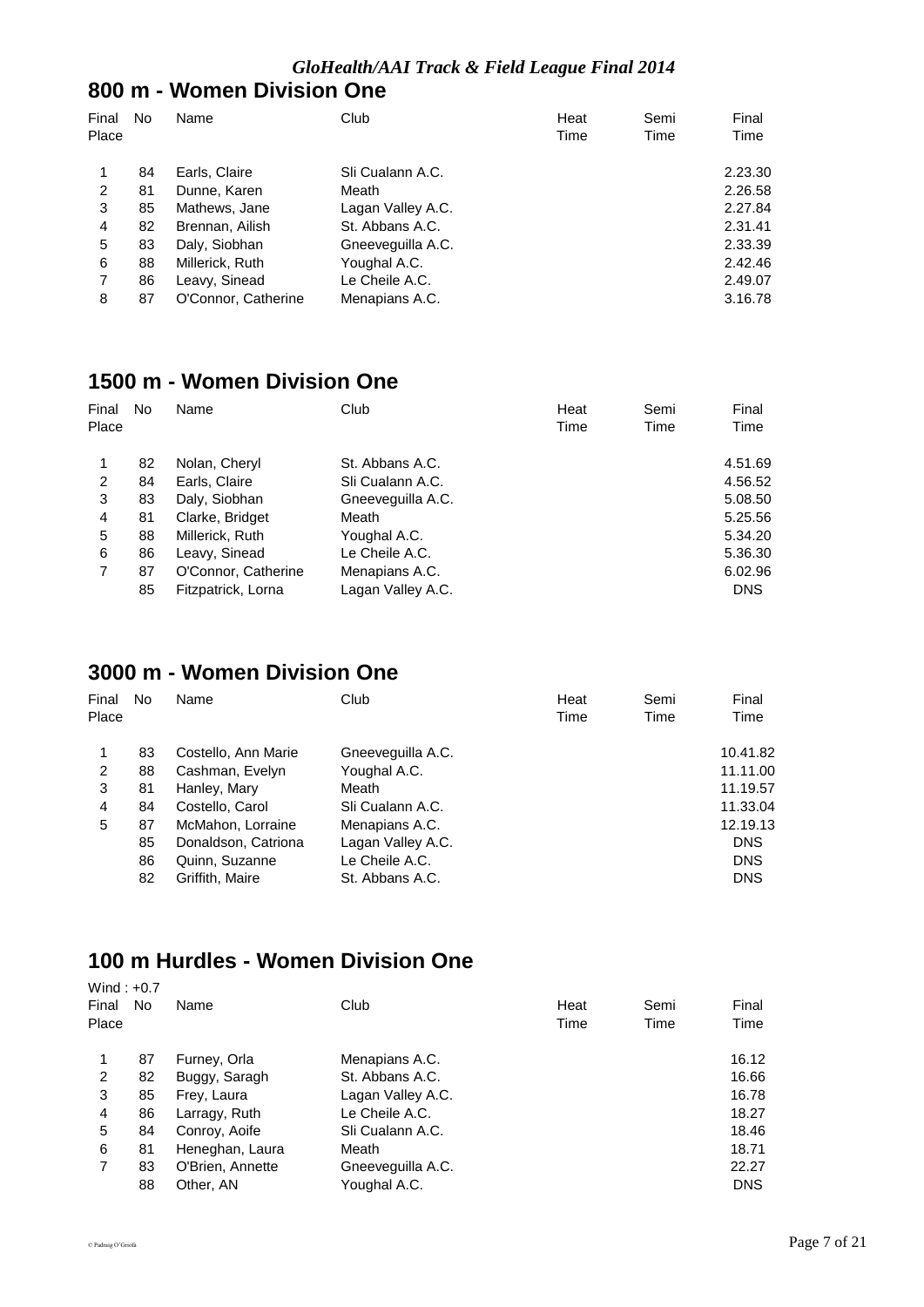#### *GloHealth/AAI Track & Field League Final 2014* **400 m Hurdles - Women Division One**

| Final<br>Place | No. | Name               | Club              | Heat<br>Time | Semi<br>Time | Final<br>Time |
|----------------|-----|--------------------|-------------------|--------------|--------------|---------------|
| 1              | 82  | Millet, Nessa      | St. Abbans A.C.   |              |              | 62.17         |
| 2              | 85  | Gault, Mandy       | Lagan Valley A.C. |              |              | 67.06         |
| 3              | 87  | Furney, Orla       | Menapians A.C.    |              |              | 71.55         |
| 4              | 84  | Conroy, Aoife      | Sli Cualann A.C.  |              |              | 73.66         |
| 5              | 81  | Heneghan, Ciara    | Meath             |              |              | 82.70         |
|                | 88  | Other, AN          | Youghal A.C.      |              |              | <b>DNS</b>    |
|                | 83  | O'Brien, Annette   | Gneeveguilla A.C. |              |              | <b>DNS</b>    |
|                | 86  | Eggersgluess, Mira | Le Cheile A.C.    |              |              | <b>DNS</b>    |

#### **1500 m Walk - Women Division One**

| Final | No | Name            | Club              | Heat | Semi | Final      |
|-------|----|-----------------|-------------------|------|------|------------|
| Place |    |                 |                   | Time | Time | Time       |
| 1     | 82 | Nash, Siobhan   | St. Abbans A.C.   |      |      | 7.59.56    |
| 2     | 88 | Cashman, Evelyn | Youghal A.C.      |      |      | 8.31.32    |
| 3     | 83 | Stack, Brid     | Gneeveguilla A.C. |      |      | 10.01.54   |
| 4     | 87 | McMahon, Elaine | Menapians A.C.    |      |      | 10.18.84   |
| 5     | 86 | Taylor, Vicky   | Le Cheile A.C.    |      |      | 10.50.05   |
| 6     | 84 | Kenny, Isabel   | Sli Cualann A.C.  |      |      | 11.02.20   |
|       | 81 | Other, AN       | Meath             |      |      | <b>DNS</b> |
|       | 85 | Other, AN       | Lagan Valley A.C. |      |      | <b>DNS</b> |

# **High Jump - Women Division One**

| Place No |    | Name              | Club              |   |    | 1.20 1.25 1.30 1.35 1.40 |            |            | 1.45    | 1.50 |
|----------|----|-------------------|-------------------|---|----|--------------------------|------------|------------|---------|------|
|          | 85 | Brooker, Lauren   | Lagan Valley A.C. |   |    |                          | XO         | XO.        | XXO XXX |      |
| 2        | 82 | Millet, Nessa     | St. Abbans A.C.   |   |    | O                        | O          |            |         |      |
| 2        | 84 | Kirwan, Rosa      | Sli Cualann A.C.  |   |    | O                        | Ω          | <b>XXX</b> |         |      |
| 2        | 86 | Larragy, Ruth     | Le Cheile A.C.    |   |    | O                        | O          | <b>XXX</b> |         |      |
| 2        | 81 | Cummins, Siobheal | Meath             |   | O  | O                        | O          | <b>XXX</b> |         |      |
| 6        | 83 | O'Brien, Annette  | Gneeveguilla A.C. |   | XO | O                        | O          | <b>XXX</b> |         |      |
|          | 87 | Furney, Orla      | Menapians A.C.    |   | ∩  | Ω                        | <b>XXX</b> |            |         |      |
| 8        | 88 | Savage, Nikita    | Youghal A.C.      | O | XO | <b>XXX</b>               |            |            |         |      |
|          |    |                   |                   |   |    |                          |            |            |         |      |

# **Long Jump - Women Division One**

| Place | No | Name             | Club              | 1st  | 2nd  | 3rd  | 4th                      | 5th | 6th | Best |
|-------|----|------------------|-------------------|------|------|------|--------------------------|-----|-----|------|
|       | 87 | Stafford, Annie  | Menapians A.C.    | X    | x    | 5.37 | 5.58                     |     |     | 5.58 |
| 2     | 81 | Blaney, Karen    | Meath             | 4.95 | X    | х    | 5.09                     |     |     | 5.09 |
| 3     | 82 | Buggy, Saragh    | St. Abbans A.C.   | 4.93 | x    | х    |                          |     |     | 4.93 |
| 4     | 85 | Frey, Laura      | Lagan Valley A.C. | 4.47 | 4.80 | 4.66 | $\overline{\phantom{0}}$ |     |     | 4.80 |
| 5     | 86 | Hill, Fiona      | Le Cheile A.C.    | 4.51 | 4.56 | 4.76 | 4.67                     |     |     | 4.76 |
| 6     | 84 | Kavanagh, Laura  | Sli Cualann A.C.  | 4.48 | 4.50 | 4.36 | X                        |     |     | 4.50 |
|       | 88 | Curtin, Patricia | Youghal A.C.      | 4.39 | X    | 4.02 | 4.20                     |     |     | 4.39 |
| 8     | 83 | Cronin, Amy      | Gneeveguilla A.C. | 4.35 | 3.93 | ٠    | 4.16                     |     |     | 4.35 |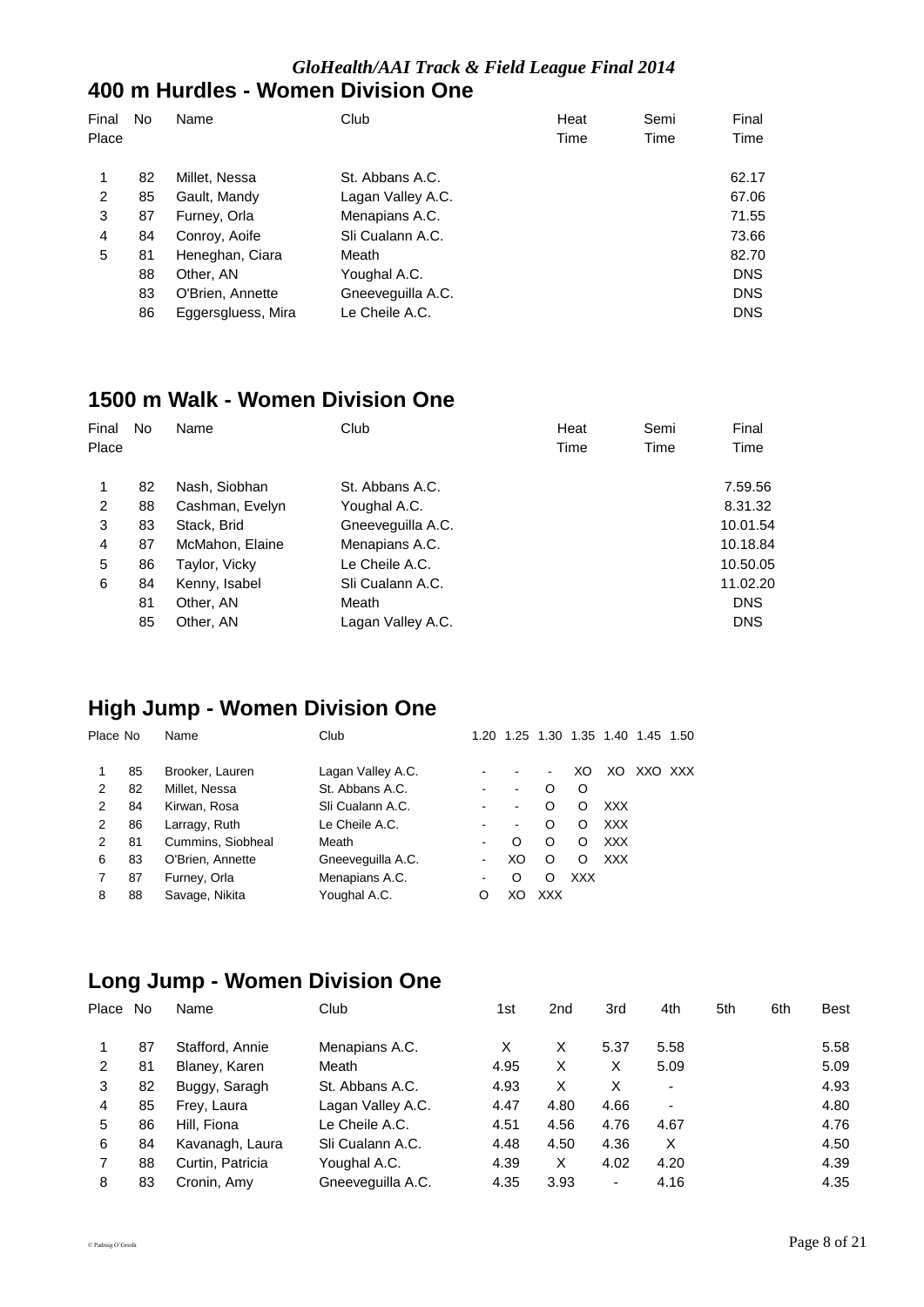#### *GloHealth/AAI Track & Field League Final 2014*

# **Triple Jump - Women Division One**

| Place | . No | Name             | Club              | 1st   | 2nd   | 3rd                      | 4th                      | 5th | 6th | <b>Best</b> |
|-------|------|------------------|-------------------|-------|-------|--------------------------|--------------------------|-----|-----|-------------|
|       | 82   | Buggy, Saragh    | St. Abbans A.C.   | х     | 11.03 | X                        |                          |     |     | 11.03       |
| 2     | 81   | Blaney, Karen    | Meath             | х     | 10.60 | х                        | 10.55                    |     |     | 10.60       |
| 3     | 86   | Hill. Fiona      | Le Cheile A.C.    | 10.22 | 9.36  | 9.96                     | 10.33                    |     |     | 10.33       |
| 4     | 87   | Stafford, Annie  | Menapians A.C.    | 9.16  | 9.42  | 9.65                     | 9.86                     |     |     | 9.86        |
| 5     | 84   | Kavanagh, Laura  | Sli Cualann A.C.  | X     | 9.39  | 9.53                     | х                        |     |     | 9.53        |
| 6     | 88   | Curtin, Patricia | Youghal A.C.      | 8.56  | 9.00  | 8.96                     | 9.40                     |     |     | 9.40        |
|       | 83   | O'Brien, Annette | Gneeveguilla A.C. | X     | 7.96  | $\overline{\phantom{0}}$ | $\overline{\phantom{0}}$ |     |     | 7.96        |
| 8     | 85   | Campbell, Naomi  | Lagan Valley A.C. | х     | х     | Χ                        | 7.28                     |     |     | 7.28        |

# **Shot Putt - Women Division One**

| Place | No. | Name               | Club              | 1st  | 2nd  | 3rd  | 4th  | 5th | 6th | <b>Best</b> |
|-------|-----|--------------------|-------------------|------|------|------|------|-----|-----|-------------|
|       | 82  | Daly, Shauna       | St. Abbans A.C.   | 9.16 | 9.62 | 9.79 | 9.77 |     |     | 9.79        |
| 2     | 81  | Brady, Kelly       | Meath             | 8.78 | 9.46 | 9.27 | 9.24 |     |     | 9.46        |
| 3     | 83  | O'Donoghue, Sheila | Gneeveguilla A.C. | 9.23 | 8.83 | 9.00 | 8.83 |     |     | 9.23        |
| 4     | 88  | O'Mahoney, Lauren  | Youghal A.C.      | 7.80 | 8.01 | 7.22 | 7.44 |     |     | 8.01        |
| 5     | 85  | Cave, Suzie        | Lagan Valley A.C. | 7.81 | 7.33 | 6.97 | 7.28 |     |     | 7.81        |
| 6     | 86  | Dixon, Lisa        | Le Cheile A.C.    | 5.48 | 5.57 | Χ    | 5.00 |     |     | 5.57        |
|       |     |                    |                   |      |      |      |      |     |     |             |

# **Discus - Women Division One**

|    |                    |                   | 1st   |        |       |       |     |     | Best  |
|----|--------------------|-------------------|-------|--------|-------|-------|-----|-----|-------|
| 83 | O'Sullivan, Hannah | Gneeveguilla A.C. | 35.88 | X      | 38.17 | 38.08 |     |     | 38.17 |
| 82 | Daly, Shauna       | St. Abbans A.C.   | 24.63 | 24.77  | 26.75 | 26.34 |     |     | 26.75 |
| 88 | Moynihan, Megan    | Youghal A.C.      | 19.63 | 21.82  | 22.21 | 24.63 |     |     | 24.63 |
| 85 | Glover, Linsey     | Lagan Valley A.C. | 16.72 | 20.65  | 21.67 | 21.70 |     |     | 21.70 |
| 81 | Daly, Jean         | Meath             | 16.05 | X      | 21.30 |       |     |     | 21.30 |
| 87 | Young, Katy        | Menapians A.C.    | 20.54 | x      | x     | 20.06 |     |     | 20.54 |
| 86 | Taylor, Vicky      | Le Cheile A.C.    | 17.72 | 19.474 | 18.24 | 17.89 |     |     | 19.47 |
| 84 | Hassett, Martha    | Sli Cualann A.C.  | 13.86 | 14.80  | 14.22 | 16.43 |     |     | 16.43 |
|    | No                 | Name              | Club  |        | 2nd   | 3rd   | 4th | 5th | 6th   |

# **Javelin - Women Division One**

| Place | No | Name                | Club              | 1st   | 2 <sub>nd</sub> | 3rd   | 4th            | 5th | 6th | Best  |
|-------|----|---------------------|-------------------|-------|-----------------|-------|----------------|-----|-----|-------|
|       | 82 | Daly, Emma          | St. Abbans A.C.   | 26.57 | 30.44           | 30.74 | 30.32          |     |     | 30.74 |
| 2     | 83 | Casey, Rita         | Gneeveguilla A.C. | 25.72 | 28.48           | 26.81 | 27.10          |     |     | 28.48 |
| 3     | 88 | O'Mahoney, Lauren   | Youghal A.C.      | 26.70 | 26.89           | 27.82 | 27.49          |     |     | 27.82 |
| 4     | 86 | Dixon, Erica        | Le Cheile A.C.    | 23.85 | 23.92           | 27.59 | х              |     |     | 27.59 |
| 5     | 84 | O'Shea, Denise      | Sli Cualann A.C.  | 26.20 | 26.15           | 25.78 | 24.75          |     |     | 26.20 |
| 6     | 85 | Edwards, Amy        | Lagan Valley A.C. | 21.87 | 21.49           | 25.71 | х              |     |     | 25.71 |
|       | 81 | Byrne, Siobhan      | Meath             | 20.51 | 19.18           | 19.44 | 19.30          |     |     | 20.51 |
| 8     | 87 | O'Connor, Catherine | Menapians A.C.    | 15.65 | 12.20           | 10.53 | $\blacksquare$ |     |     | 15.65 |

# **Hammer - Women Division One**

| Place No |    | Name               | Club              | 1st   | 2nd   | 3rd   | 4th   | 5th | 6th | <b>Best</b> |
|----------|----|--------------------|-------------------|-------|-------|-------|-------|-----|-----|-------------|
|          | 88 | Moynihan, Megan    | Youghal A.C.      | 45.97 | 47.72 | 45.43 | 45.75 |     |     | 47.72       |
| 2        | 81 | Brady, Kelly       | Meath             | X     | 35.72 | 41.22 | -     |     |     | 41.22       |
| 3        | 85 | Glover, Linsey     | Lagan Valley A.C. | 37.97 | X     | 33.47 | 37.64 |     |     | 37.97       |
| 4        | 82 | Daly, Emma         | St. Abbans A.C.   | 36.01 | х     |       |       |     |     | 36.01       |
| 5        | 83 | O'Donoghue, Sheila | Gneeveguilla A.C. | 29.59 | 34.31 | 34.67 |       |     |     | 34.67       |
| 6        | 86 | Dixon, Lisa        | Le Cheile A.C.    | 13.24 | 13.69 | 13.45 | 13.13 |     |     | 13.69       |
|          | 84 | Kenny, Isabel      | Sli Cualann A.C.  | 11.57 | 12.78 | 10.04 | 13.47 |     |     | 13.47       |
|          | 87 | Young, Katy        | Menapians A.C.    |       |       |       |       |     |     |             |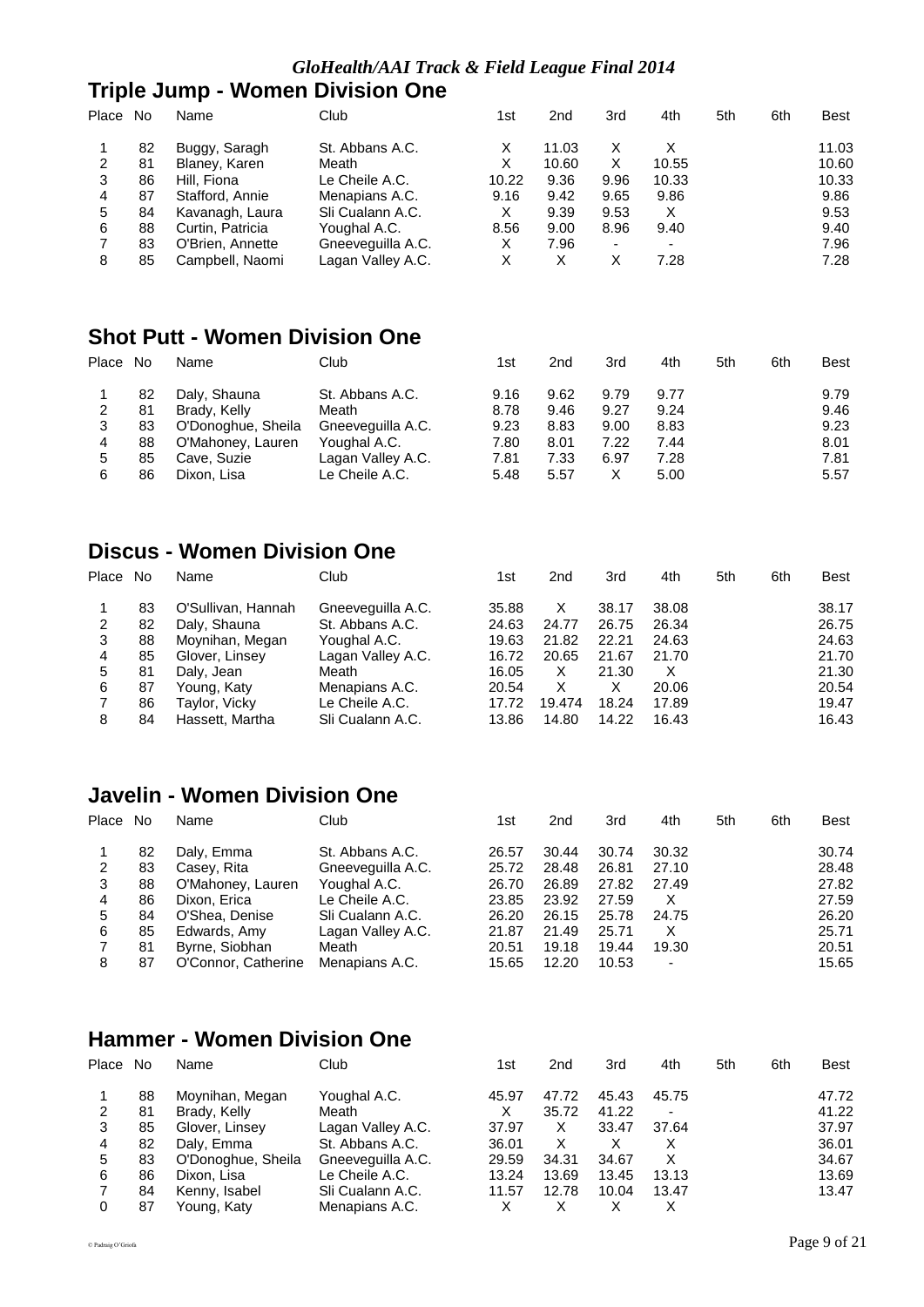# **4 x 100 m - Women Division One**

| Place<br>1     | Club<br>St. Abbans A.C. | Team | Time<br>50.46 |
|----------------|-------------------------|------|---------------|
| 2              | Lagan Valley A.C.       |      | 51.44         |
| 3              | Gneeveguilla A.C.       |      | 53.30         |
| $\overline{4}$ | Sli Cualann A.C.        |      | 53.91         |
| 5              | Meath                   |      | 54.41         |
| 6              | Le Cheile A.C.          |      | 56.27         |
| 7              | Menapians A.C.          |      | 56.64         |
| 6              | Youghal A.C.            |      | 59.94         |

# **4 x 400 m - Women Division One**

| Place          | Club<br>Lagan Valley A.C. | Team | Time<br>4.10.71 |
|----------------|---------------------------|------|-----------------|
| 2              | Sli Cualann A.C.          |      | 4.16.09         |
| 3              | St. Abbans A.C.           |      | 4.19.42         |
| $\overline{4}$ | Meath.                    |      | 4.32.45         |
| 5              | Gneeveguilla A.C.         |      | 4.34.14         |
| 6              | Le Cheile A.C.            |      | 4.40.73         |

# **Women Division One Team Score**

| St. Abbans A.C.   | 116.5 |
|-------------------|-------|
| Meath             | 86.5  |
| Lagan Valley A.C. | 86    |
| Sli Cualann A.C.  | 85.5  |
| Gneevequilla A.C. | 76    |
| Le Cheile A.C.    | 64.5  |
| Youghal A.C.      | 63    |
| Menapians A.C.    | 51    |
|                   |       |

#### **100 m - Men Premier Div.** Wind  $\cdot$  -3.4

| Final<br>Place | No | Name             | Club                      | Heat<br>Time | Semi<br>Time | Final<br>Time |
|----------------|----|------------------|---------------------------|--------------|--------------|---------------|
|                | 4  | Doherty, Keith   | Tallaght A.C.             |              |              | 11.19         |
| 2              | 3  | Davis, Jamie     | Raheny Shamrock A.C.      |              |              | 11.23         |
| 3              |    | Mellon, Andrew   | North Down A.C.           |              |              | 11.39         |
| 4              | 5  | Quilligan, David | Leevale A.C.              |              |              | 11.40         |
| 5              | 6  | Regan, Barry     | St. Abbans A.C.           |              |              | 11.47         |
| 6              | 2  | Pike, Keith      | Clonliffe Harriers A.C.   |              |              | 11.58         |
| 7              |    | Diaz, Rayco      | Dundrum South Dublin A.C. |              |              | 12.02         |
|                | 8  | Fasole, Michael  | Kildare                   |              |              | <b>DNS</b>    |
|                |    |                  |                           |              |              |               |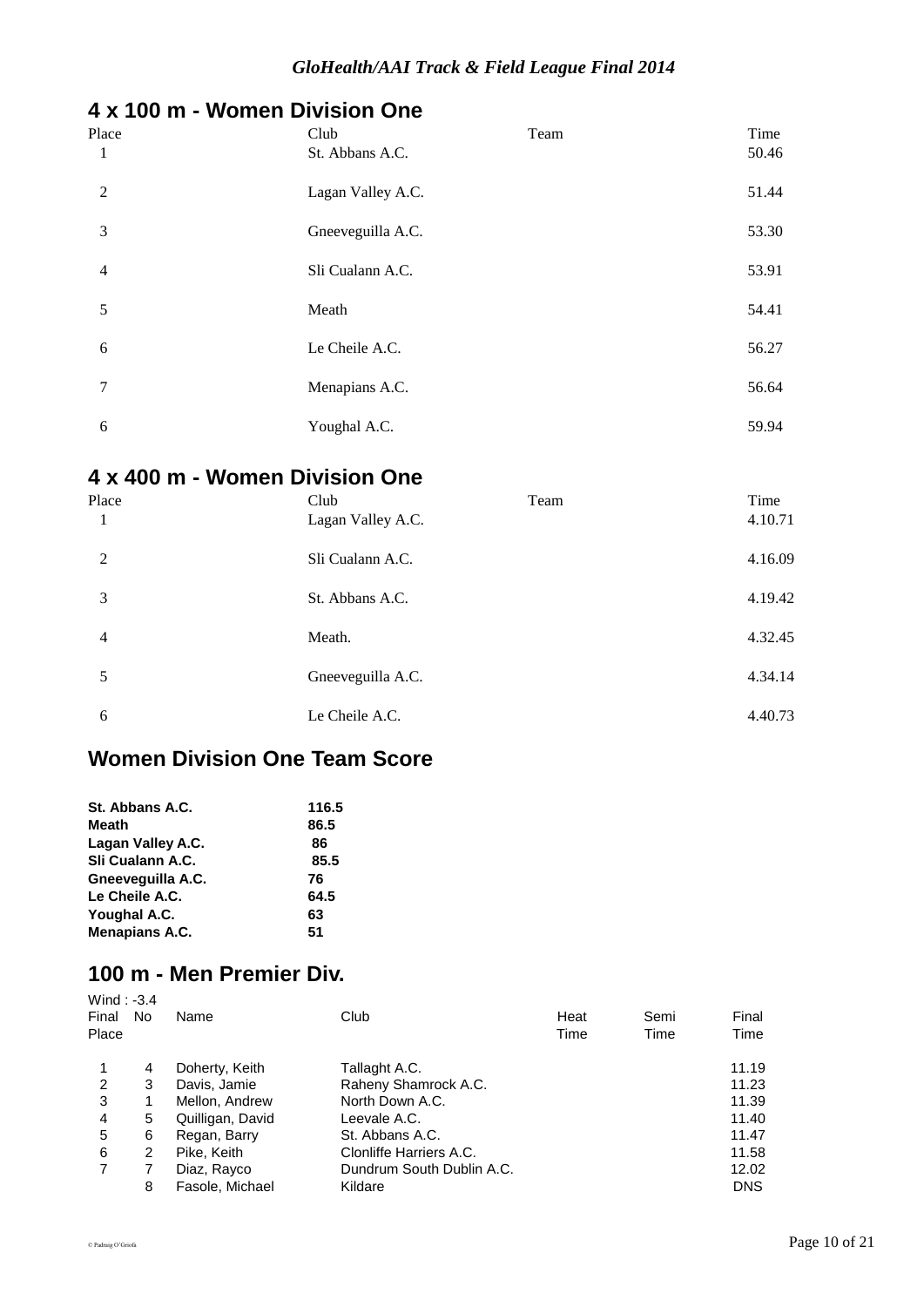# **200 m - Men Premier Div.**

| Wind: $-0.4$<br>Final<br>Place | No | Name             | Club                      | Heat<br>Time | Semi<br>Time | Final<br>Time |
|--------------------------------|----|------------------|---------------------------|--------------|--------------|---------------|
|                                | 4  | Doherty, Keith   | Tallaght A.C.             |              |              | 21.88         |
| 2                              | 5  | Quilligan, David | Leevale A.C.              |              |              | 21.92         |
| 3                              | 3  | Davis, Jamie     | Raheny Shamrock A.C.      |              |              | 22.05         |
| 4                              | 2  | Kervick, Dara    | Clonliffe Harriers A.C.   |              |              | 22.12         |
| 5                              | 1  | Woods, Curtis    | North Down A.C.           |              |              | 22.15         |
| 6                              |    | Masterson, Brian | Dundrum South Dublin A.C. |              |              | 22.57         |
| 7                              | 6  | Buggy, Eoghan    | St. Abbans A.C.           |              |              | 23.09         |
| 8                              | 8  | Ikenna.          | Kildare                   |              |              | 23.91         |

## **400 m - Men Premier Div.**

| Final | No | Name                 | Club                      | Heat | Semi | Final |
|-------|----|----------------------|---------------------------|------|------|-------|
| Place |    |                      |                           | Time | Time | Time  |
|       | 2  | Kervick, Dara        | Clonliffe Harriers A.C.   |      |      | 48.97 |
| 2     | 3  | Kelly, Kieran        | Raheny Shamrock A.C.      |      |      | 49.21 |
| 3     | 1  | McComb, Adam         | North Down A.C.           |      |      | 49.52 |
| 4     | 6  | Byrne, Paul          | St. Abbans A.C.           |      |      | 50.26 |
| 5     | 5  | O'Sullivan, Thomas   | Leevale A.C.              |      |      | 50.84 |
| 6     | 4  | McCabe, Sean         | Tallaght A.C.             |      |      | 50.87 |
| 7     | 7  | Maldron, Aengus      | Dundrum South Dublin A.C. |      |      | 50.89 |
| 8     | 8  | Bracken Price, Conor | Kildare                   |      |      | 55.99 |

#### **800 m - Men Premier Div.**

| Final | No | Name                    | Club                      | Heat | Semi | Final   |
|-------|----|-------------------------|---------------------------|------|------|---------|
| Place |    |                         |                           | Time | Time | Time    |
|       | 6  | Kelly, Brian            | St. Abbans A.C.           |      |      | 1.52.42 |
| 2     | 3  | Kirwin, Cillian         | Raheny Shamrock A.C.      |      |      | 1.52.43 |
| 3     | 4  | Leighio, Anthony        | Tallaght A.C.             |      |      | 1.54.83 |
| 4     | 5  | Walter, Conor           | Leevale A.C.              |      |      | 1.55.04 |
| 5     | 2  | Vaulters, Kristaphs     | Clonliffe Harriers A.C.   |      |      | 1.55.11 |
| 6     |    | Cleirigh Buttner, Fionn | Dundrum South Dublin A.C. |      |      | 1.56.20 |
|       |    | Dyer, Michael           | North Down A.C.           |      |      | 1.57.34 |
| 8     | 8  | Kelly, Kevin            | Kildare                   |      |      | 2.07.05 |

#### **1500 m - Men Premier Div.**

| Final<br>Place | No | Name             | Club                      | Heat<br>Time | Semi<br>Time | Final<br>Time |
|----------------|----|------------------|---------------------------|--------------|--------------|---------------|
|                | 6  | Kelly, Cormac    | St. Abbans A.C.           |              |              | 4.02.99       |
| 2              |    | Dyer, Michael    | North Down A.C.           |              |              | 4.03.50       |
| 3              | 5  | Hanrahan, Mark   | Leevale A.C.              |              |              | 4.03.91       |
| 4              | 2  | Sumskis, Edgar   | Clonliffe Harriers A.C.   |              |              | 4.04.85       |
| 5              | 3  | Kelly, Feidhlim  | Raheny Shamrock A.C.      |              |              | 4.06.92       |
| 6              |    | Corbally, Robert | Dundrum South Dublin A.C. |              |              | 4.07.13       |
| 7              | 8  | Kelly, Kevin     | Kildare                   |              |              | 4.12.05       |
| 8              | 4  | Nasir, Mustafe   | Tallaght A.C.             |              |              | 4.14.55       |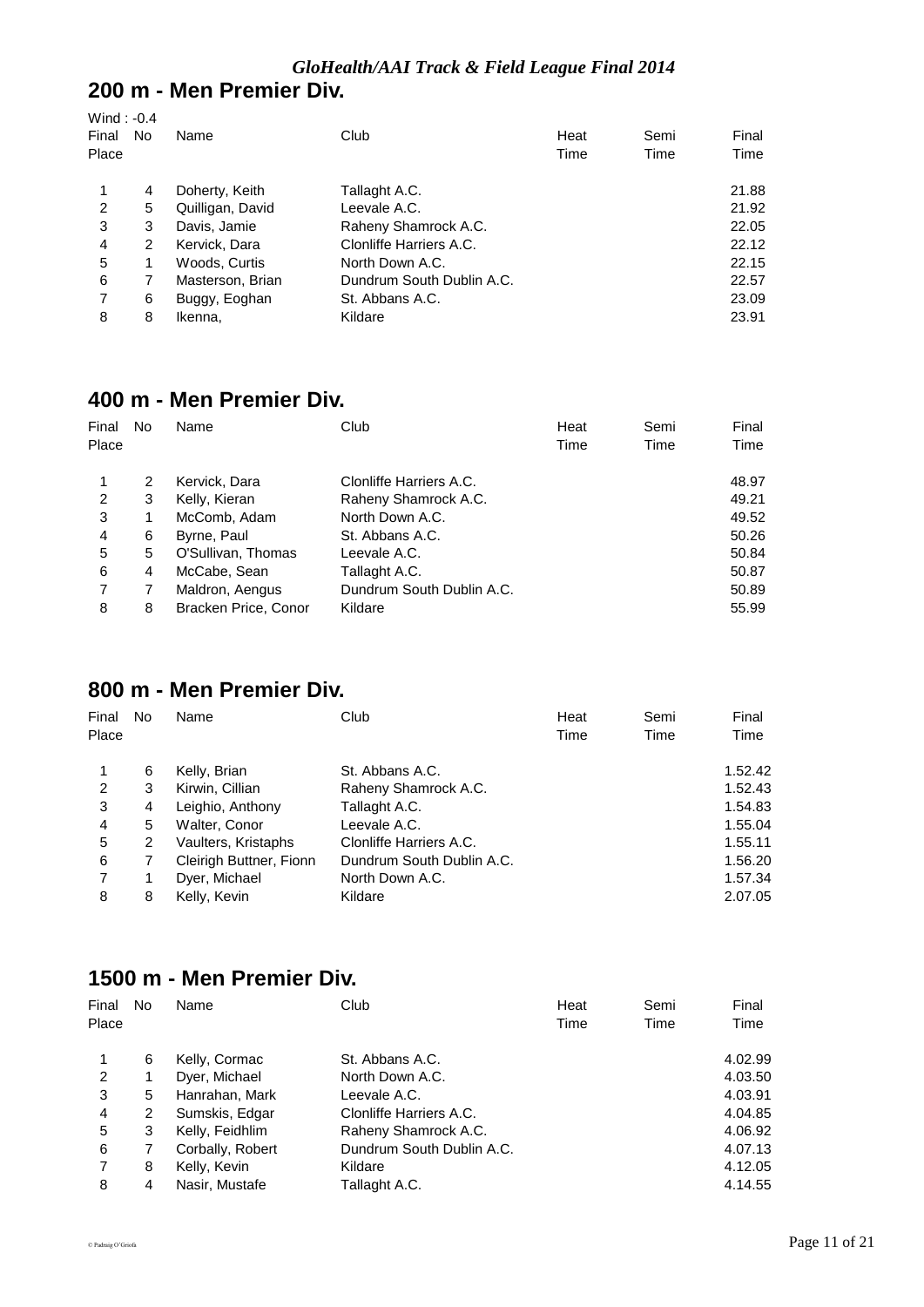### **5000 m - Men Premier Div.**

| Final<br>Place | No | Name                | Club                      | Heat<br>Time | Semi<br>Time | Final<br>Time |
|----------------|----|---------------------|---------------------------|--------------|--------------|---------------|
| 1              | 4  | Fitzpatrick, Thomas | Tallaght A.C.             |              |              | 14.45.66      |
| 2              | 5  | Thistlewood, Ben    | Leevale A.C.              |              |              | 14.46.94      |
| 3              | 2  | Hargreaves, Brandon | Clonliffe Harriers A.C.   |              |              | 15.01.36      |
| 4              | 7  | Eives, John         | Dundrum South Dublin A.C. |              |              | 15.20.18      |
| 5              | 6  | Lawlor, Danny       | St. Abbans A.C.           |              |              | 16.03.98      |
| 6              | 3  | Devenny, Simon      | Raheny Shamrock A.C.      |              |              | 16.10.43      |
| 7              | 1  | Scfott, Dennis      | North Down A.C.           |              |              | 16.30.21      |
| 8              | 8  | Kelly, Larry        | Kildare                   |              |              | 17.49.00      |

# **110 m Hurdles - Men Premier Div.**

| Wind: $-1.1$<br>Final<br>Place | No. | Name               | Club                      | Heat<br>Time | Semi<br>Time | Final<br>Time |
|--------------------------------|-----|--------------------|---------------------------|--------------|--------------|---------------|
|                                | 6   | Kelly, Eoin        | St. Abbans A.C.           |              |              | 15.38         |
| $\overline{2}$                 |     | Reynolds, Tom      | North Down A.C.           |              |              | 15.59         |
| 3                              | 5   | O'Halloran, Edmond | Leevale A.C.              |              |              | 16.15         |
| 4                              | 4   | Essuman, Joshua    | Tallaght A.C.             |              |              | 16.19         |
| 5                              | 8   | McCarthy, David    | Kildare                   |              |              | 16.54         |
| 6                              | 3   | Gill, Sean         | Raheny Shamrock A.C.      |              |              | 17.87         |
|                                | 2   | Kearney, Ross      | Clonliffe Harriers A.C.   |              |              | <b>DNS</b>    |
|                                |     | Byrne, Kevin       | Dundrum South Dublin A.C. |              |              | <b>DNS</b>    |

# **400 m Hurdles - Men Premier Div.**

| Final<br>Place | No | Name               | Club                      | Heat<br>Time | Semi<br>Time | Final<br>Time |
|----------------|----|--------------------|---------------------------|--------------|--------------|---------------|
|                | 6  | Byrne, Paul        | St. Abbans A.C.           |              |              | 55.81         |
| 2              | 8  | McCarthy, David    | Kildare                   |              |              | 57.86         |
| 3              | 7  | Halwax, Joseph     | Dundrum South Dublin A.C. |              |              | 58.37         |
| 4              | 3  | Gill, Sean         | Raheny Shamrock A.C.      |              |              | 59.30         |
| 5              | 1  | Elliot, Kenny      | North Down A.C.           |              |              | 62.09         |
| 6              | 4  | Essuman, Simon     | Tallaght A.C.             |              |              | 63.16         |
|                | 2  | Kearney, Ross      | Clonliffe Harriers A.C.   |              |              | 65.10         |
| 8              | 5  | O'Halloran, Edmond | Leevale A.C.              |              |              | 67.83         |

### **3000 m Steeplechase - Men Premier Div.**

| Final<br>Place | No | Name                   | Club                      | Heat<br>Time | Semi<br>Time | Final<br>Time |
|----------------|----|------------------------|---------------------------|--------------|--------------|---------------|
| 1              | 3  | Keron Stuc, Freddy     | Raheny Shamrock A.C.      |              |              | 9.23.70       |
| 2              | 2  | Rossiter, Jayme        | Clonliffe Harriers A.C.   |              |              | 9.28.76       |
| 3              | 5  | Bruce-Littlewood, Alex | Leevale A.C.              |              |              | 9.30.91       |
| 4              | 7  | Jennings, Emmet        | Dundrum South Dublin A.C. |              |              | 9.43.54       |
| 5              | 6  | Lawlor, Stephen        | St. Abbans A.C.           |              |              | 10.09.21      |
| 6              |    | Marsh, Francis         | North Down A.C.           |              |              | 10.49.26      |
|                | 4  | Coleman, Luke          | Tallaght A.C.             |              |              | <b>DNS</b>    |
|                | 8  | Farrell, Aston         | Kildare                   |              |              | <b>DNS</b>    |
|                |    |                        |                           |              |              |               |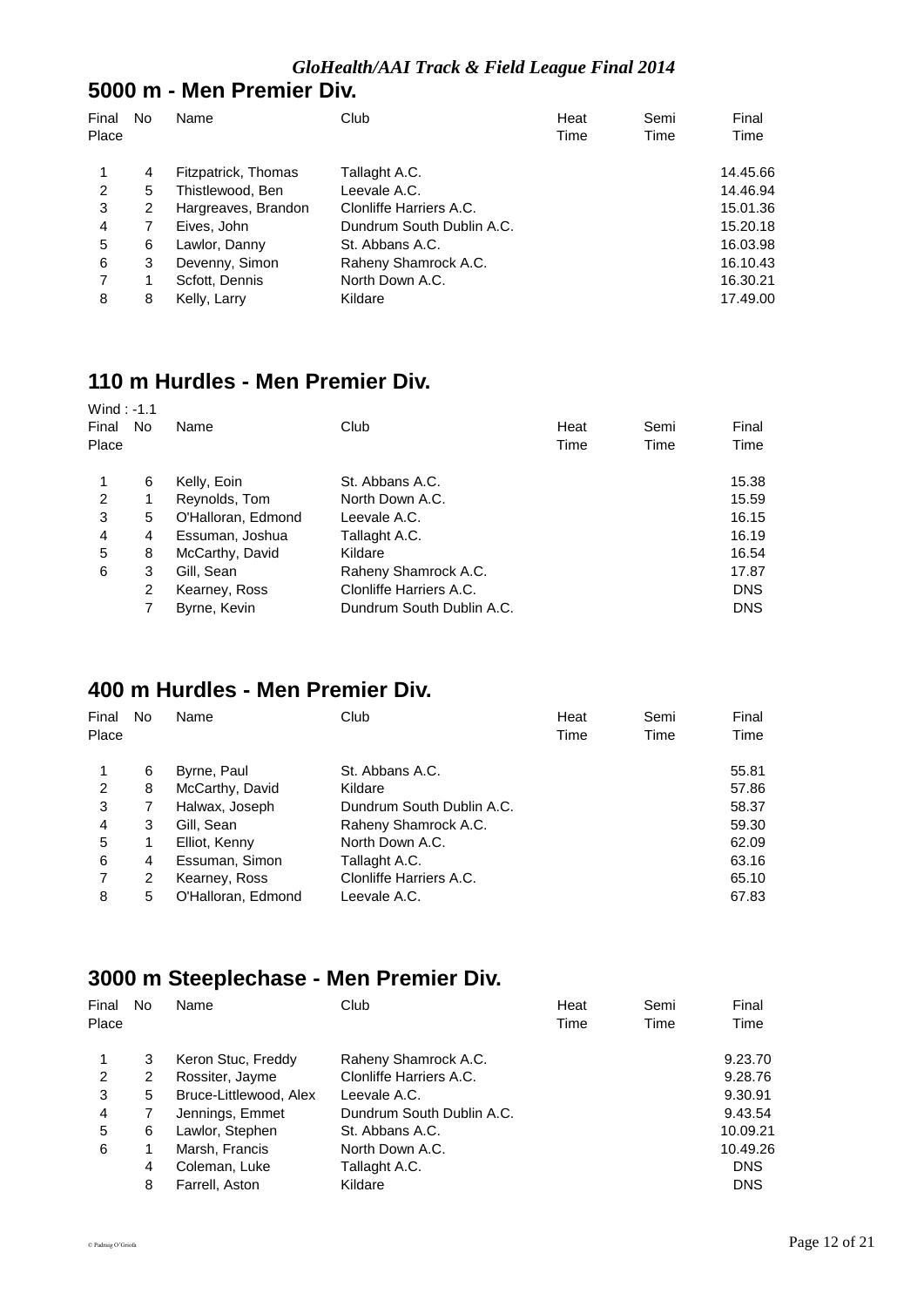#### *GloHealth/AAI Track & Field League Final 2014*

#### **3000 m Walk - Men Premier Div.**

| Final<br>Place | No | Name             | Club                      | Heat<br>Time | Semi<br>Time | Final<br>Time |
|----------------|----|------------------|---------------------------|--------------|--------------|---------------|
|                | 5  | Wright, Alex     | Leevale A.C.              |              |              | 12.45.53      |
| 2              | 2  | Cleary, Ryan     | Clonliffe Harriers A.C.   |              |              | 14.04.01      |
| 3              | 8  | Murphy, Nathan   | Kildare                   |              |              | 14.20.01      |
| 4              | 6  | Byrne, Declan    | St. Abbans A.C.           |              |              | 14.24.96      |
| 5              | 3  | O'Donnell, Paddy | Raheny Shamrock A.C.      |              |              | 16.39.28      |
|                | 1  | Other, AN        | North Down A.C.           |              |              | <b>DNS</b>    |
|                | 4  | Lyons, Tony      | Tallaght A.C.             |              |              | DQ            |
|                |    | Caprice, Jerome  | Dundrum South Dublin A.C. |              |              | <b>DNS</b>    |

### **High Jump - Men Premier Div.**

| Place No |              | Name           | Club                        |        | 1.40 1.45 | 1.50   |        | 1.55 1.60 1.65 1.70 1.75 1.80 1.85 1.90 1.95 2.00 |                          |                |                |    |   |     |         |   |
|----------|--------------|----------------|-----------------------------|--------|-----------|--------|--------|---------------------------------------------------|--------------------------|----------------|----------------|----|---|-----|---------|---|
|          | $\mathbf{p}$ | Healy, Sam     | Leevale A.C.                |        |           |        |        | $\sim$                                            | . O                      | $\blacksquare$ | O              | XO | O | XO. | XXO XXX |   |
|          | 6            | Pender, Barry  | St. Abbans A.C.             |        |           |        | $\sim$ |                                                   | $\blacksquare$           |                | O              | O  | O | O   | XX-     | X |
|          | 2            | Heaney, Andrew | Clonliffe Harriers A.C.     |        |           |        |        |                                                   | $\overline{\phantom{a}}$ | ۰.             | $\blacksquare$ | XO | O | XXX |         |   |
| 4        |              | Reynolds, Tom  | North Down A.C.             |        |           |        | $\sim$ |                                                   |                          |                | XXX            |    |   |     |         |   |
| 5.       | 4            | Olumide, Lawal | Tallaght A.C.               | $\sim$ | $\sim$    | $\sim$ |        |                                                   | O                        | XΟ             | <b>XXX</b>     |    |   |     |         |   |
| 6        |              | Byrne, Kevin   | Dundrum South Dublin A.C. - |        | $\sim$    |        |        | XXX                                               |                          |                |                |    |   |     |         |   |
|          | 8            | Monroe, Simon  | Kildare                     | XС     | XС        | XXX    |        |                                                   |                          |                |                |    |   |     |         |   |

# **Long Jump - Men Premier Div.**

| Place<br>No | Name            | Club                    | 1st                      | 2 <sub>nd</sub>           | 3rd  | 4th  | 5th  | 6th | <b>Best</b> |
|-------------|-----------------|-------------------------|--------------------------|---------------------------|------|------|------|-----|-------------|
| 5           | Healy, Sam      | Leevale A.C.            | 6.93                     | 6.96                      | х    |      |      |     | 6.96        |
| 6           | Kelly, Eoin     | St. Abbans A.C.         | х                        | 6.63                      | х    | X    |      |     | 6.63        |
| 3           | Bellintani, Luc | Raheny Shamrock A.C.    | 6.55                     | х                         | 6.38 | х    |      |     | 6.55        |
|             | Kennedy, Alan   | North Down A.C.         | 6.39                     | X                         | 6.49 | 6.50 |      |     | 6.50        |
| 4           | Doherty, Eoin   | Tallaght A.C.           | X                        | 6.27                      | х    | X    |      |     | 6.27        |
| 8           |                 |                         | Kildare                  | 6.09                      | 6.11 | 6.06 | 6.06 |     |             |
| 6.11        |                 |                         |                          |                           |      |      |      |     |             |
|             | Ibanu, Israel   | Clonliffe Harriers A.C. |                          | 4.52                      | 4.76 | X    |      |     | 4.76        |
|             | Nkoala, Themba  |                         |                          |                           |      |      |      |     |             |
|             |                 |                         | Ezeugo-Klucaenko, Ikenna | Dundrum South Dublin A.C. |      |      |      |     |             |

# **Triple Jump - Men Premier Div.**

| Place No |   | Name            | Club                    | 1st   | 2nd   | 3rd   | 4th   | 5th | 6th | <b>Best</b> |
|----------|---|-----------------|-------------------------|-------|-------|-------|-------|-----|-----|-------------|
|          | 6 | Kelly, Eoin     | St. Abbans A.C.         | 14.17 | 14.56 | 14.34 |       |     |     | 14.56       |
| 2        |   | Kennedy, Alan   | North Down A.C.         | 13.79 | 14.21 | 14.20 | 14.11 |     |     | 14.21       |
| 3        | 5 | Froger, Youn    | Leevale A.C.            | 12.04 | 12.37 | 12.25 | 12.89 |     |     | 12.89       |
| 4        | 8 | McCarthy, David | Kildare                 | 11.91 | 12.39 | 12.22 | 12.57 |     |     | 12.57       |
| 5        |   | Dorina, Thomas  | Clonliffe Harriers A.C. | X     | 12.37 | 12.34 | 12.45 |     |     | 12.45       |
| 6        | 4 | McCabe, Sean    | Tallaght A.C.           | 10.93 | 10.80 | 11.38 | 10.90 |     |     | 11.38       |
|          |   | Kelly, Feidhlim | Raheny Shamrock A.C.    | 10.86 | 10.25 | ۰     | 11.14 |     |     | 11.14       |

### **Pole Vault - Men Premier Div.**

| Place No |   | Name            | Club                        |            | 2.00 2.20 2.40 2.60 2.80 3.00 3.20 3.40 3.60 3.80 4.00 4.20 4.40 |         |            |    |                |                          |        |          |        |        |    |            |
|----------|---|-----------------|-----------------------------|------------|------------------------------------------------------------------|---------|------------|----|----------------|--------------------------|--------|----------|--------|--------|----|------------|
|          |   | Rogers, lan     | Clonliffe Harriers A.C.     |            |                                                                  |         |            |    |                |                          |        |          |        |        |    | <b>XXX</b> |
|          | 3 | Greene, Stuart  | Raheny Shamrock A.C.        |            |                                                                  |         |            |    |                | $\overline{\phantom{a}}$ | $\sim$ | $\Omega$ | $\sim$ | $\sim$ | х- | XX.        |
| 3        | 6 | Delaney, James  | St. Abbans A.C.             |            | <b>Contract Contract</b>                                         |         |            |    | $\blacksquare$ | XXO.                     | XO.    | XXX      |        |        |    |            |
| 4        |   | Byrne, Kevin    | Dundrum South Dublin A.C. - |            | $\sim$                                                           | $\circ$ | $\circ$    | XΟ | <b>XXX</b>     |                          |        |          |        |        |    |            |
| 5        | 5 | Kelleher, Des   | Leevale A.C.                | O          |                                                                  |         | <b>XXX</b> |    |                |                          |        |          |        |        |    |            |
| 6        | 4 | Curran, Patrick | Tallaght A.C.               | $\sim$ $-$ | XO.                                                              | XXX     |            |    |                |                          |        |          |        |        |    |            |
|          | 8 | Monroe, Simon   | Kildare                     |            | XXX                                                              |         |            |    |                |                          |        |          |        |        |    |            |
|          |   |                 |                             |            |                                                                  |         |            |    |                |                          |        |          |        |        |    |            |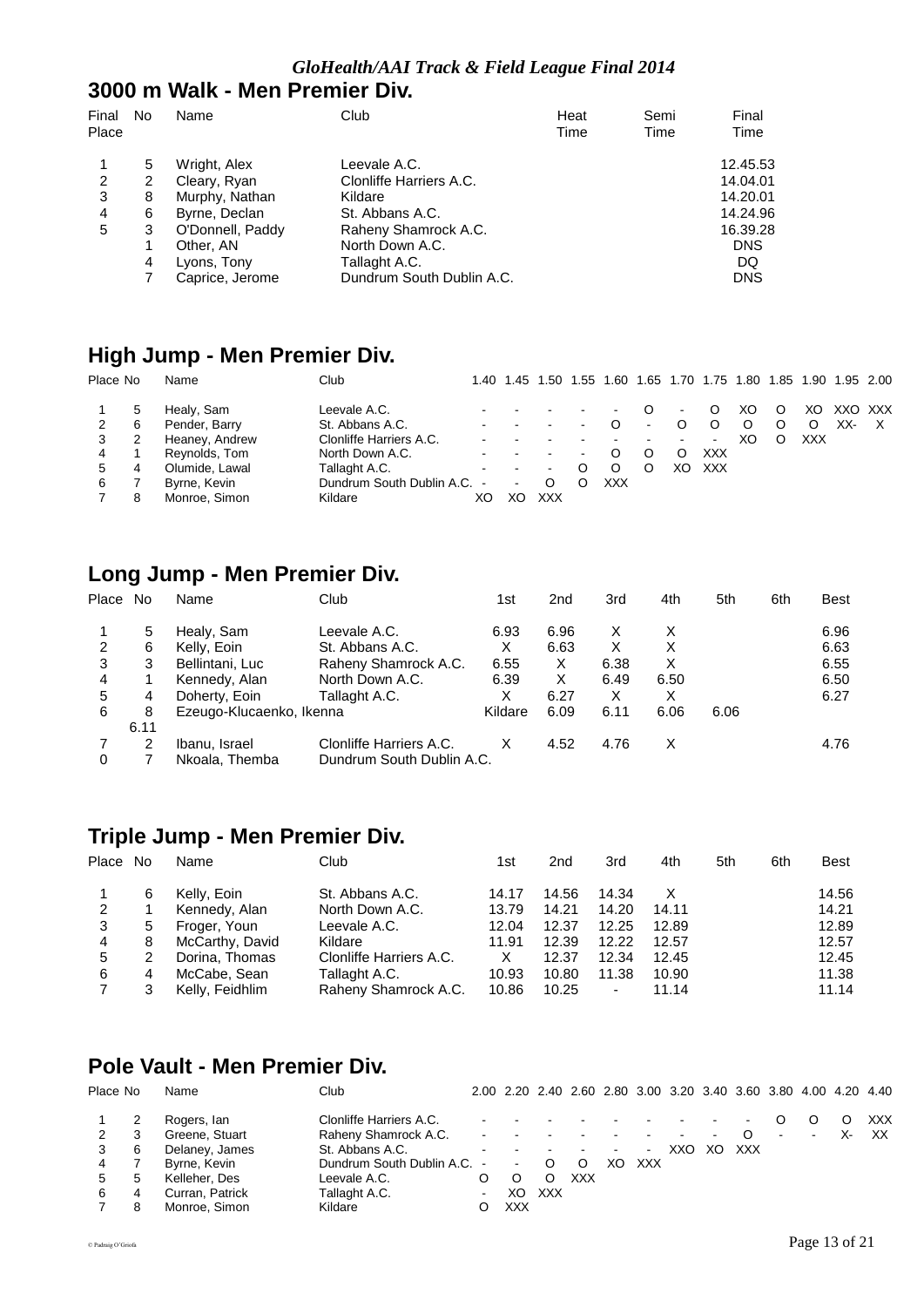| Place | No. | Name             | Club                          | 1st   | 2nd   | 3rd   | 4th   | 5th | 6th | <b>Best</b> |
|-------|-----|------------------|-------------------------------|-------|-------|-------|-------|-----|-----|-------------|
|       | 5   | Tierney, David   | Leevale A.C.                  | х     | 13.22 | 13.59 | 13.55 |     |     | 13.59       |
| 2     | 8   | Stout, Kieron    | Kildare                       | 12.98 | 12.82 | 12.73 | 12.42 |     |     | 12.98       |
| 3     | 6   | Brophy, George   | St. Abbans A.C.               | X     | 11.19 | 11.21 | X     |     |     | 11.21       |
| 4     | 2   | Curley, Michael  | Clonliffe Harriers A.C.       | х     | 9.89  | 10.66 | 10.93 |     |     | 10.93       |
| 5     |     | Reynolds, Tom    | North Down A.C.               | 10.81 | 10.64 | 10.39 |       |     |     | 10.81       |
| 6     | 3   | Hoban, Bríon     | Raheny Shamrock A.C.          | 9.52  | 9.50  | 9.65  | 9.08  |     |     | 9.65        |
|       |     | Thompson, Andrew | Dundrum South Dublin A.C.8.69 |       | 9.27  | 9.24  | 9.61  |     |     | 9.61        |
| 8     | 4   | Curran, Patrick  | Tallaght A.C.                 | 8.85  | 8.92  | 8.68  | 9.28  |     |     | 9.28        |

### **Shot Putt - Men Premier Div.**

### **Discus - Men Premier Div.**

| Place | No | Name             | Club                           | 1st   | 2 <sub>nd</sub> | 3rd   | 4th   | 5th | 6th | <b>Best</b> |
|-------|----|------------------|--------------------------------|-------|-----------------|-------|-------|-----|-----|-------------|
|       | 8  | Stout, Kieron    | Kildare                        | X     | 34.94           | 34.03 | 36.47 |     |     | 36.47       |
| 2     | 2  | Klinzow, Marcin  | Clonliffe Harriers A.C.        | 34.12 | X               | х     | 32.73 |     |     | 34.12       |
| 3     | 6  | Kelly, Aidan     | St. Abbans A.C.                | 27.39 | 30.69           | X     | 30.01 |     |     | 30.69       |
| 4     | 5. | Hayes, Brian     | Leevale A.C.                   | X     | 26.41           | 28.18 | 27.41 |     |     | 28.18       |
| 5     |    | McDermott, Brian | Dundrum South Dublin A.C.25.54 |       | X               | х     | 26.99 |     |     | 26.99       |
| 6     |    | Stockton, Matt   | North Down A.C.                | 23.98 | 23.49           | х     | 23.18 |     |     | 23.98       |
|       | 3  | Hynes, Michael   | Raheny Shamrock A.C.           | X     | 19.62           | 20.85 | 20.98 |     |     | 20.98       |
| 8     | 4  | Lyons, Tony      | Tallaght A.C.                  | 14.69 | 16.09           | 14.39 | 10.74 |     |     | 16.09       |

# **Javelin - Men Premier Div.**

| Place No |   | Name             | Club                           | 1st   | 2 <sub>nd</sub> | 3rd   | 4th   | 5th | 6th | <b>Best</b> |
|----------|---|------------------|--------------------------------|-------|-----------------|-------|-------|-----|-----|-------------|
|          |   | Stockton, Matt   | North Down A.C.                | 50.32 | 52.98           | 51.51 | 54.71 |     |     | 54.71       |
| 2        |   | McDermott, Brian | Dundrum South Dublin A.C.49.46 |       | 47.47           | 44.85 | X     |     |     | 49.46       |
| 3        | 2 | Whelan, Ryan     | Clonliffe Harriers A.C.        | 44.96 | 47.95           | 49.13 | 46.97 |     |     | 49.13       |
| 4        | 8 | Jordan, Michael  | Kildare                        | 38.58 | 39.11           | 39.36 | 44.68 |     |     | 44.68       |
| 5        | 5 | Moore. Pat       | Leevale A.C.                   | 39.40 | 38.67           | 40.14 | 42.14 |     |     | 42.14       |
| 6        | 6 | Murphy, Aaron    | St. Abbans A.C.                | 30.94 | x               |       | 32.41 |     |     | 32.41       |

#### **Hammer - Men Premier Div.**

| Place | No. | Name             | Club                           | 1st   | 2 <sub>nd</sub> | 3rd   | 4th   | 5th | 6th | Best  |
|-------|-----|------------------|--------------------------------|-------|-----------------|-------|-------|-----|-----|-------|
|       | 2   | Gilligan, Simon  | Clonliffe Harriers A.C.        | 48.65 | 50.31           | 50.70 | 51.40 |     |     | 51.40 |
| 2     | 5   | Heffernan, James | Leevale A.C.                   | 35.54 | 31.05           | 37.98 | х     |     |     | 37.98 |
| 3     | 3   | Hoban, Bríon     | Raheny Shamrock A.C.           | 34.17 | X               | х     | 37.50 |     |     | 37.50 |
| 4     | 6   | Kelly, Aidan     | St. Abbans A.C.                | 28.52 | 34.60           | X     | 32.12 |     |     | 34.60 |
| 5     |     | Kidd, Andrew     | Dundrum South Dublin A.C.25.60 |       | X               | 26.19 | -     |     |     | 26.19 |
| 6     | 4   | Devers, John     | Tallaght A.C.                  | 24.19 | 23.52           | 22.63 | -     |     |     | 24.19 |
|       |     | McGrattan, Paddy | North Down A.C.                | 22.96 | 22.75           | 22.29 | -     |     |     | 22.96 |
| 8     | 8   | Kenny, Michael   | Kildare                        | 17.32 | ۰               | -     | -     |     |     | 17.32 |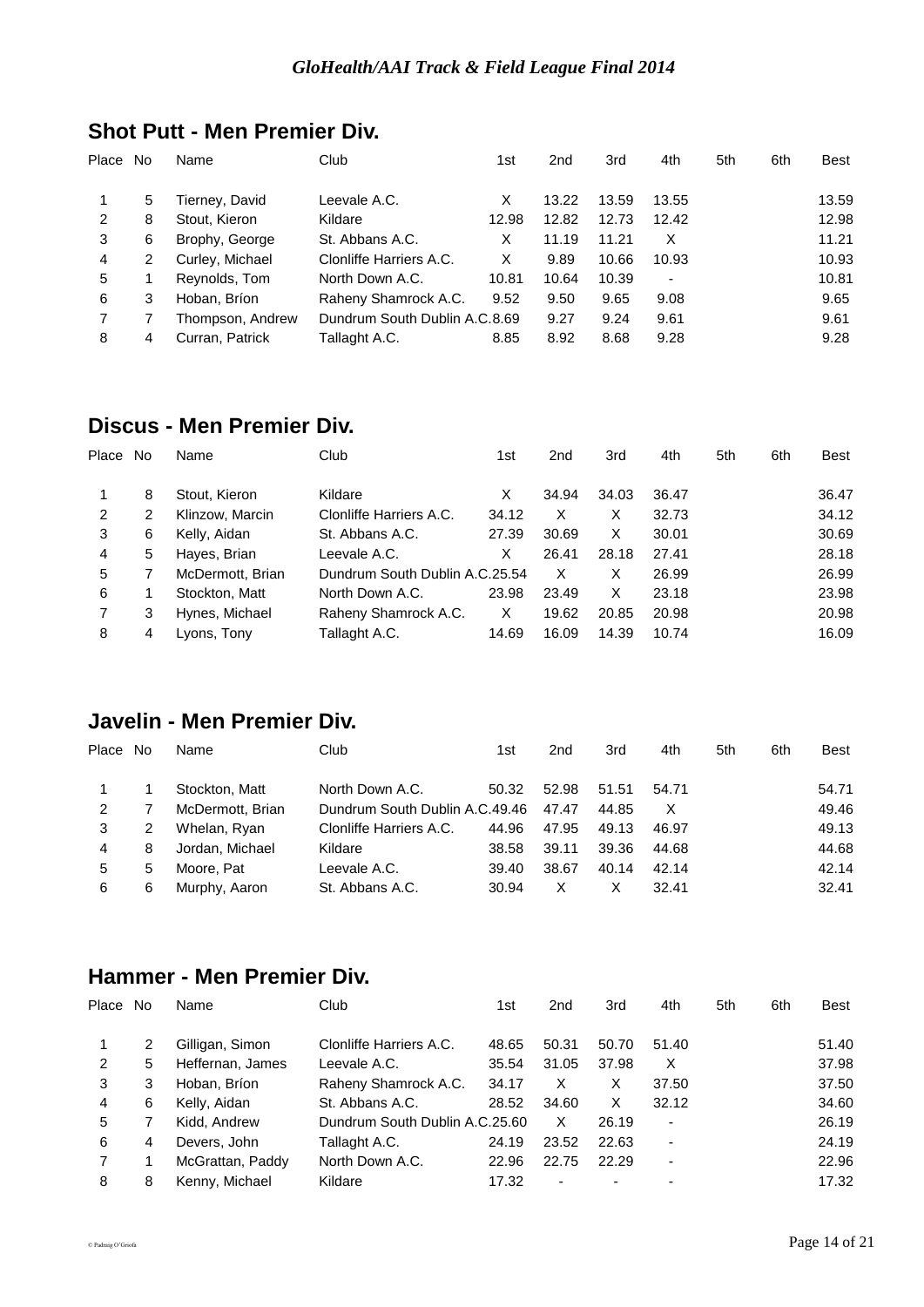### **56lb Distance - Men Premier Div.**

| Place | .No | Name             | Club                          | 1st  | 2nd  | 3rd  | 4th  | 5th | 6th | Best |
|-------|-----|------------------|-------------------------------|------|------|------|------|-----|-----|------|
|       | 5   | Tierney, David   | Leevale A.C.                  | 8.39 | 8.41 | 7.98 | 8.22 |     |     | 8.41 |
| 2     | 4   | Devers, John     | Tallaght A.C.                 | 5.45 | 5.33 | 6.02 | 6.49 |     |     | 6.49 |
| 3     | 8   | Kenny, Michael   | Kildare                       | 6.19 | 6.29 | 5.78 | 5.93 |     |     | 6.29 |
| 4     | 6   | Kelly, Willie    | St. Abbans A.C.               | 6.00 | X    | 6.17 | 6.18 |     |     | 6.18 |
| 5     |     | Klinzow, Marcin  | Clonliffe Harriers A.C.       | 4.97 | X    | 5.04 | 4.76 |     |     | 5.04 |
| 6     |     | McGrattan, Paddy | North Down A.C.               | 4.51 | 4.72 | 4.72 | 4.90 |     |     | 4.90 |
|       |     | Hynes, Michael   | Raheny Shamrock A.C.          | 4.02 | 4.07 | 4.37 | 4.38 |     |     | 4.38 |
| 8     |     | Kidd, Andrew     | Dundrum South Dublin A.C.3.76 |      | 3.70 | 4.10 | 3.90 |     |     | 4.10 |

# **4 x 100m - Men Premier Div.**

| Place | Club<br>Clonliffe Harriers A.C. | Team                         | Time<br>42.75 |
|-------|---------------------------------|------------------------------|---------------|
| 1     |                                 |                              |               |
|       |                                 | Pike, Keith<br>Ibanu, Israel |               |
|       |                                 | Roche, Stuart                |               |
|       |                                 | Russell, Christopher         |               |
| 2     | Leevale A.C.                    |                              | 42.87         |
|       |                                 | Mulcahy, Liam                |               |
|       |                                 | Ogbene, Kaodichinma          |               |
|       |                                 | Healy, Sam                   |               |
|       |                                 | Quilligan, David             |               |
| 3     | Tallaght A.C.                   |                              | 42.93         |
|       |                                 | Doherty, Keith               |               |
|       |                                 | Morris, Sean                 |               |
|       |                                 | Ojemumi, Joseph              |               |
|       |                                 | Doherty, Eoin                |               |
| 4     | North Down A.C.                 |                              | 42.94         |
|       |                                 | Woods, Curtis                |               |
|       |                                 | McComb, Adam                 |               |
|       |                                 | McClon, Andrew               |               |
|       |                                 | Reynolds, Tom                |               |
| 5     | Raheny Shamrock A.C.            |                              | 43.55         |
|       |                                 | Davis, Jamie                 |               |
|       |                                 | O'Driscoll, Sean             |               |
|       |                                 | Bellintani, Luc              |               |
|       |                                 | Archbold, Dylan              |               |
| 6     | St. Abbans A.C.                 |                              | 44.20         |
|       |                                 | Daly, Conor                  |               |
|       |                                 | Buggy, Eoghan                |               |
|       |                                 | Kelly, Eoin                  |               |
|       |                                 | Regan, Barry                 |               |
| 7     | Dundrum South Dublin A.C.       |                              | 45.34         |
|       |                                 | Waldron, Killian             |               |
|       |                                 | Dunphy, Kevin                |               |
|       |                                 | Masterson, Brian             |               |
|       |                                 | Diaz, Rayco                  |               |
|       | Kildare                         |                              | DQ            |
|       |                                 | Bracken Price, Conor         |               |
|       |                                 | Dawoo, Amr                   |               |
|       |                                 | Ezeugo-Klucaenko, Ikenna     |               |
|       |                                 | Fasole, Michael              |               |
|       |                                 | Migge, Kevin                 |               |
|       |                                 | Olo, Sam                     |               |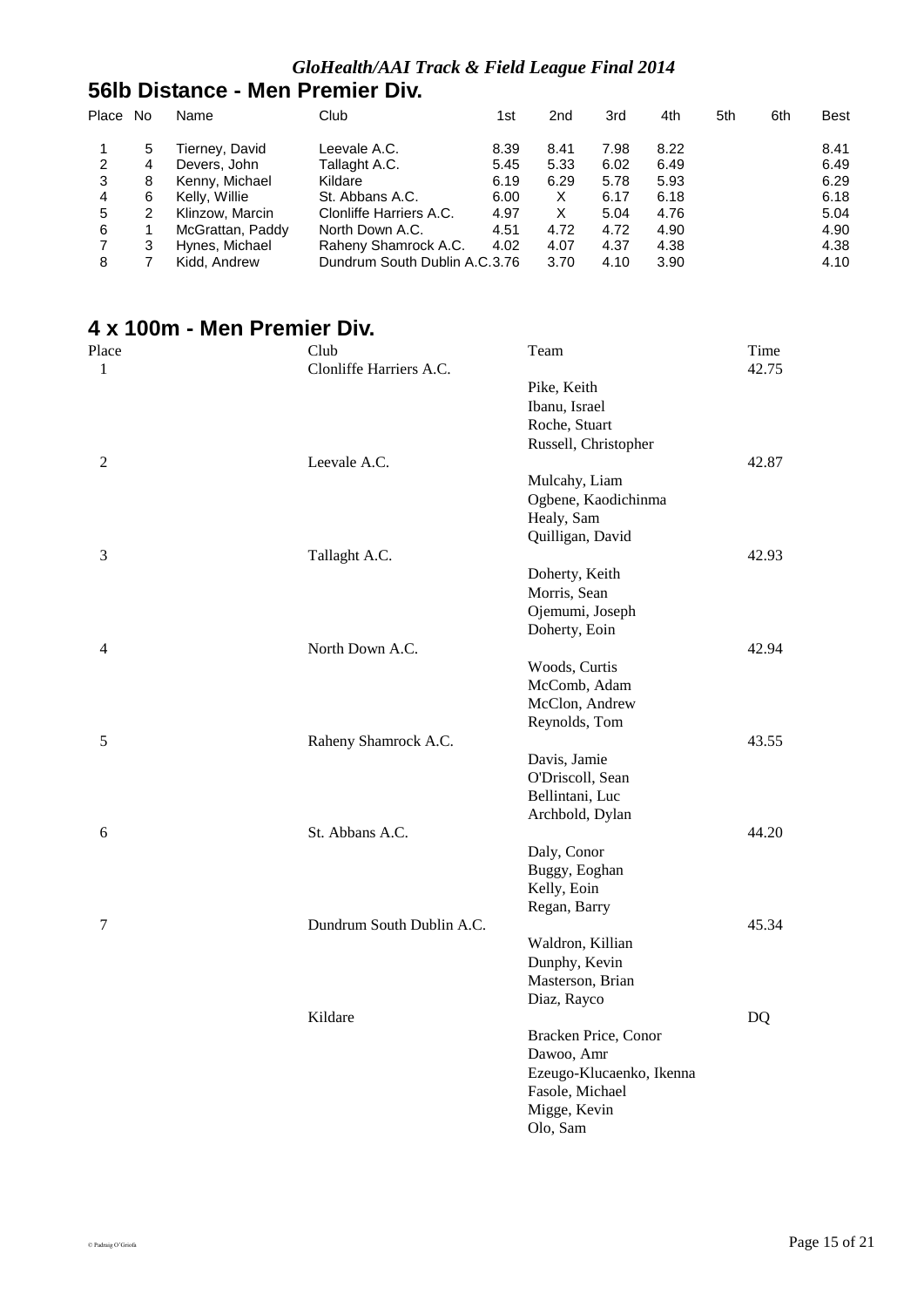# **4 x 400m - Men Premier Div.**

| Place<br>1     | Club<br>North Down A.C.   | Team | Time<br>3.20.47 |
|----------------|---------------------------|------|-----------------|
| 2              | Dundrum South Dublin A.C. |      | 3.21.77         |
| 3              | St. Abbans A.C.           |      | 3.22.61         |
| $\overline{4}$ | Clonliffe Harriers A.C.   |      | 3.25.68         |
| 5              | Raheny Shamrock A.C.      |      | 3.26.36         |
| 6              | Leevale A.C.              |      | 3.27.93         |
| 7              | Tallaght A.C.             |      | 3.29.12         |
| 8              | Kildare                   |      | 3.36.55         |

# **Men Premier Div. Team Score**

| Leevale A.C.                   | 116 |
|--------------------------------|-----|
| St. Abbans A.C.                | 111 |
| <b>Clonliffe Harriers A.C.</b> | 107 |
| North Down A.C.                | 89  |
| <b>Raheny Shamrock A.C.</b>    | 87  |
| Tallaght A.C.                  | 78  |
| Dundrum South Dublin A.C.      | 64  |
| Kildare                        | 63  |

# **100 m - Women Premier Div.**

| Wind: $0.2$<br>Final<br>Place | No | Name                | Club                      | Heat<br>Time | Semi<br>Time | Final<br>Time |
|-------------------------------|----|---------------------|---------------------------|--------------|--------------|---------------|
|                               | 60 | Moore, Leah         | Clonliffe Harriers A.C.   |              |              | 12.09         |
| 2                             | 62 | Brady, Claire       | Kildare                   |              |              | 12.30         |
| 3                             | 67 | Bearney, Katie      | Dundrum South Dublin A.C. |              |              | 12.69         |
| 4                             | 61 | Lowe, Shona         | Leevale A.C.              |              |              | 12.75         |
| 5                             | 63 | Costello, Laura Ann | Galway                    |              |              | 12.86         |
| 6                             | 66 | Whelan, Chloe       | Wexford                   |              |              | 13.05         |
| 7                             | 65 | Drumgoole, Aisling  | Raheny Shamrock A.C.      |              |              | 13.10         |
| 8                             | 64 | Bret, Molly         | North Down A.C.           |              |              | 13.81         |

# **200 m - Women Premier Div.**

| Wind: $-1.3$<br>Final<br>Place | No. | Name               | Club                      | Heat<br>Time | Semi<br>Time | Final<br>Time |
|--------------------------------|-----|--------------------|---------------------------|--------------|--------------|---------------|
|                                | 60  | Moore, Leah        | Clonliffe Harriers A.C.   |              |              | 24.59         |
| 2                              | 62  | Brady, Claire      | Kildare                   |              |              | 24.87         |
| 3                              | 63  | Treacy, Sinead     | Galway                    |              |              | 25.37         |
| 4                              | 67  | Leahy, Jade        | Dundrum South Dublin A.C. |              |              | 26.01         |
| 5                              | 65  | Drumgoole, Aisling | Raheny Shamrock A.C.      |              |              | 26.31         |
| 6                              | 61  | Lowe, Shona        | Leevale A.C.              |              |              | 26.38         |
| 7                              | 64  | Hull, Ellie        | North Down A.C.           |              |              | 26.83         |
| 8                              | 66  | McCabe, Sophie     | Wexford                   |              |              | 27.12         |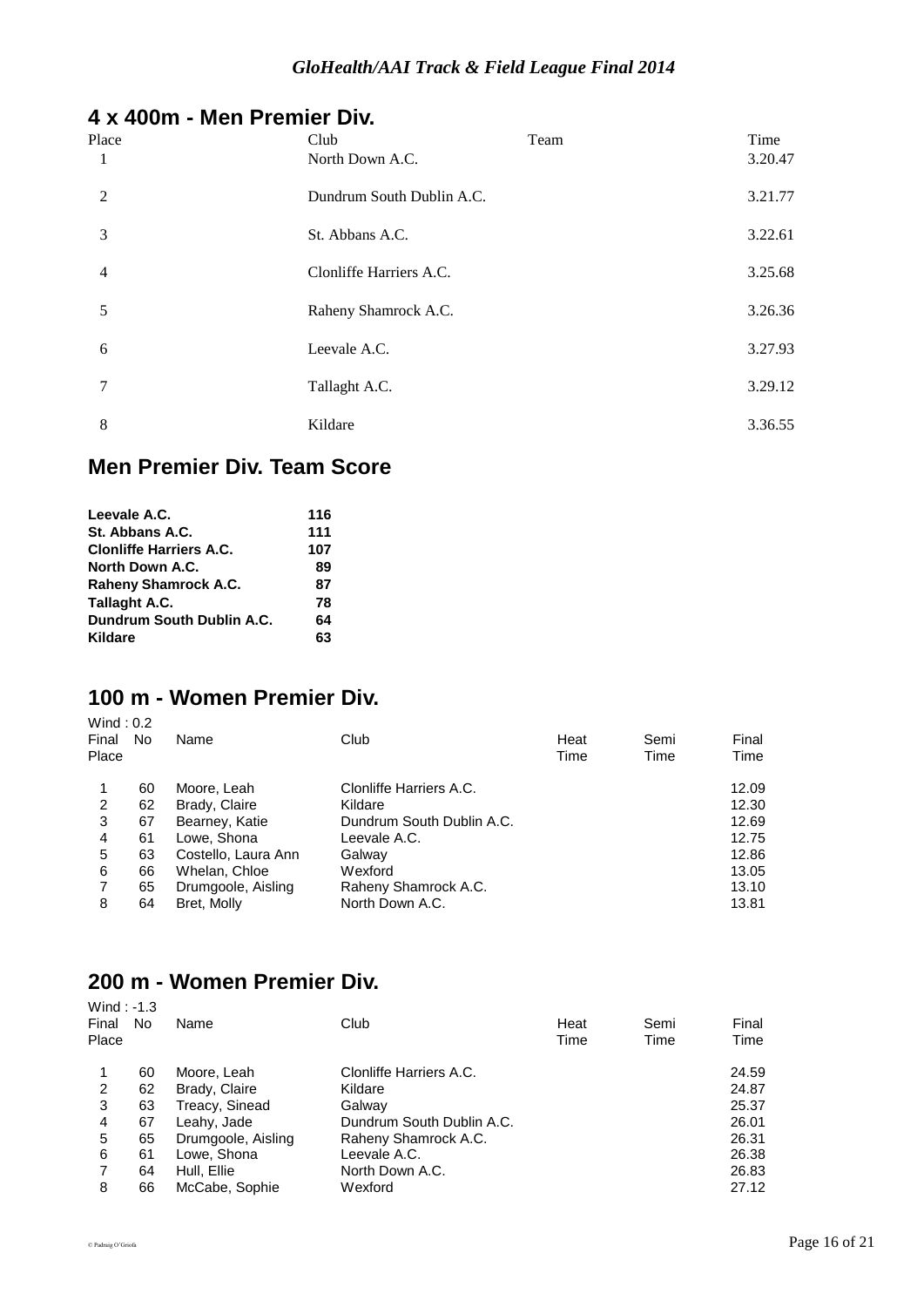# **400 m - Women Premier Div.**

| Final<br>Place | No | Name               | Club                      | Heat<br>Time | Semi<br>Time | Final<br>Time |
|----------------|----|--------------------|---------------------------|--------------|--------------|---------------|
|                |    |                    |                           |              |              |               |
|                | 67 | Denny, Sinead      | Dundrum South Dublin A.C. |              |              | 54.86         |
| 2              | 60 | McCallion, Ciara   | Clonliffe Harriers A.C.   |              |              | 55.39         |
| 3              | 62 | Galligan, Roseanne | Kildare                   |              |              | 55.78         |
| 4              | 65 | O'Donnell, Iseult  | Raheny Shamrock A.C.      |              |              | 56.36         |
| 5              | 66 | Furlong, Bronagh   | Wexford                   |              |              | 56.43         |
| 6              | 61 | Neville, Christine | Leevale A.C.              |              |              | 59.23         |
|                | 64 | Johnson, Chloe     | North Down A.C.           |              |              | 61.16         |
| 8              | 63 | Maher, Elisabeth   | Galway                    |              |              | 61.70         |

# **800 m - Women Premier Div.**

| Final<br>Place | No | Name               | Club                      | Heat<br>Time | Semi<br>Time | Final<br>Time |
|----------------|----|--------------------|---------------------------|--------------|--------------|---------------|
|                | 62 | Galligan, Roseanne | Kildare                   |              |              | 2.15.69       |
| 2              | 65 | Eviston, Siobhan   | Raheny Shamrock A.C.      |              |              | 2.15.69       |
| 3              | 61 | Shanahan, Louise   | Leevale A.C.              |              |              | 2.16.16       |
| 4              | 66 | Furlong, Bronagh   | Wexford                   |              |              | 2.17.40       |
| 5              | 64 | Gibson, Rachel     | North Down A.C.           |              |              | 2.17.76       |
| 6              | 63 | Brannigan, Maebh   | Galway                    |              |              | 2.18.58       |
|                | 67 | McCambridge, Maria | Dundrum South Dublin A.C. |              |              | 2.20.94       |
| 8              | 60 | O'Brien, Eimear    | Clonliffe Harriers A.C.   |              |              | 2.27.55       |

# **1500 m - Women Premier Div.**

| Final | No | Name               | Club                      | Heat | Semi | Final      |
|-------|----|--------------------|---------------------------|------|------|------------|
| Place |    |                    |                           | Time | Time | Time       |
| 1     | 67 | McCambridge, Maria | Dundrum South Dublin A.C. |      |      | 4.26.66    |
| 2     | 61 | Finn, Michelle     | Leevale A.C.              |      |      | 4.33.60    |
| 3     | 65 | O'Sullivan, Maria  | Raheny Shamrock A.C.      |      |      | 4.43.59    |
| 4     | 60 | Reilly, Louise     | Clonliffe Harriers A.C.   |      |      | 4.50.40    |
| 5     | 64 | Craig, Jessica     | North Down A.C.           |      |      | 4.53.42    |
| 6     | 62 | Smyth, Rachael     | Kildare                   |      |      | 5.00.76    |
| 7     | 66 | Walsh, Catherine   | Wexford                   |      |      | 5.58.77    |
|       | 63 | Other, AN          | Galway                    |      |      | <b>DNS</b> |

# **3000 m - Women Premier Div.**

| Final<br>Place | No | Name              | Club                      | Heat<br>Time | Semi<br>Time | Final<br>Time |
|----------------|----|-------------------|---------------------------|--------------|--------------|---------------|
| 1              | 60 | O'Brien, Eimear   | Clonliffe Harriers A.C.   |              |              | 10.00.88      |
| 2              | 65 | O'Sullivan, Maria | Raheny Shamrock A.C.      |              |              | 10.02.02      |
| 3              | 67 | Clinton, Fiona    | Dundrum South Dublin A.C. |              |              | 10.05.47      |
| 4              | 61 | O'Connor, Sinead  | Leevale A.C.              |              |              | 10.15.18      |
| 5              | 66 | Egan, Elizabeth   | Wexford                   |              |              | 10.36.90      |
| 6              | 63 | Carragher, Alvy   | Galway                    |              |              | 10.59.84      |
|                | 64 | Moore, Katie      | North Down A.C.           |              |              | 11.26.56      |
| 8              | 62 | Murphy, Ruth      | Kildare                   |              |              | 11.35.59      |
|                |    |                   |                           |              |              |               |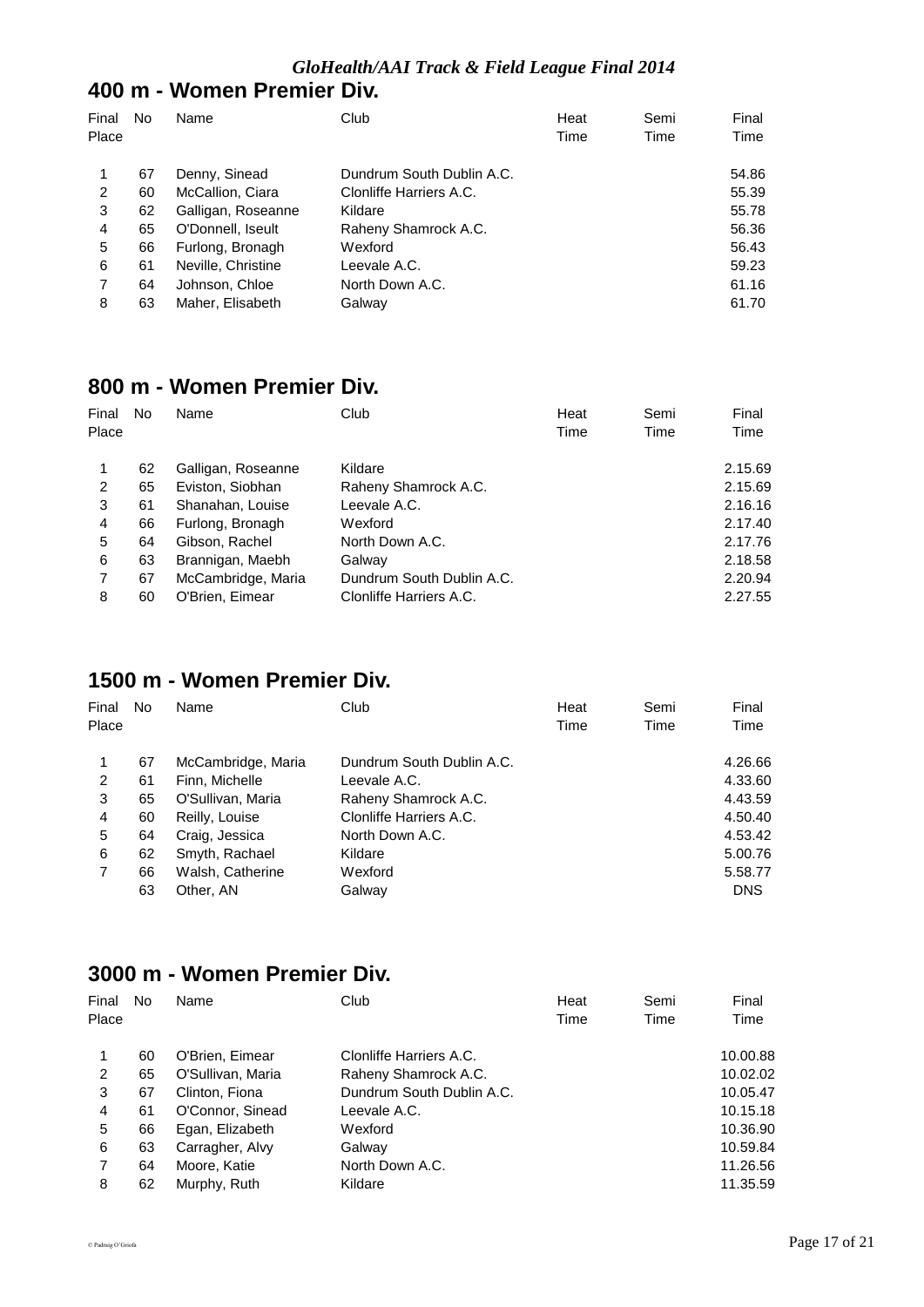#### *GloHealth/AAI Track & Field League Final 2014* **100 m Hurdles - Women Premier Div.**

| Wind: $+0.3$<br>Final<br>Place | No | Name               | Club                      | Heat<br>Time | Semi<br>Time | Final<br>Time |
|--------------------------------|----|--------------------|---------------------------|--------------|--------------|---------------|
| 1                              | 67 | Doherty, Kate      | Dundrum South Dublin A.C. |              |              | 14.87         |
| 2                              | 64 | Connolly, Sarah    | North Down A.C.           |              |              | 15.57         |
| 3                              | 61 | Pennefather, Jayne | Leevale A.C.              |              |              | 16.54         |
| 4                              | 63 | Finnegan, Sarah    | Galway                    |              |              | 17.33         |
| 5                              | 65 | Sheehan, Maeve     | Raheny Shamrock A.C.      |              |              | 17.66         |
| 6                              | 60 | Bechtina, Snezhana | Clonliffe Harriers A.C.   |              |              | 20.45         |
|                                | 66 | Other, AN          | Wexford                   |              |              | <b>DNS</b>    |

# **400 m Hurdles - Women Premier Div.**

| Final | No | Name             | Club                      | Heat | Semi | Final      |
|-------|----|------------------|---------------------------|------|------|------------|
| Place |    |                  |                           | Time | Time | Time       |
|       | 61 | Neville, Jessica | Leevale A.C.              |      |      | 66.31      |
| 2     | 67 | O'Rourke, Grace  | Dundrum South Dublin A.C. |      |      | 67.17      |
| 3     | 66 | Whelan, Chloe    | Wexford                   |      |      | 69.81      |
| 4     | 63 | Finnegan, Rachel | Galway                    |      |      | 71.85      |
| 5     | 64 | Connolly, Sarah  | North Down A.C.           |      |      | 79.30      |
| 6     | 65 | Manley, Orla     | Raheny Shamrock A.C.      |      |      | 85.81      |
| 7     | 60 | Markina, Dana    | Clonliffe Harriers A.C.   |      |      | 101.48     |
|       | 62 | O'Connor, Sinead | Kildare                   |      |      | <b>DNS</b> |

# **1500 m Walk - Women Premier Div.**

| Final | No | Name                | Club                      | Heat | Semi | Final    |
|-------|----|---------------------|---------------------------|------|------|----------|
| Place |    |                     |                           | Time | Time | Time     |
| 1     | 61 | Whelan, Lauren      | Leevale A.C.              |      |      | 6.59.27  |
| 2     | 63 | Curley, Maeve       | Galway                    |      |      | 7.08.06  |
| 3     | 64 | Collins, Rebecca    | North Down A.C.           |      |      | 7.16.63  |
| 4     | 62 | O'Connor, Sinead    | Kildare                   |      |      | 7.37.08  |
| 5     | 66 | Walsh, Catherine    | Wexford                   |      |      | 7.41.96  |
| 6     | 67 | Prendiville, Sorcha | Dundrum South Dublin A.C. |      |      | 8.08.19  |
| 7     | 65 | Barrett, Lucy       | Raheny Shamrock A.C.      |      |      | 10.08.55 |
| 8     | 60 | Markina, Dana       | Clonliffe Harriers A.C.   |      |      | 10.30.62 |

# **High Jump - Women Premier Div.**

| Place No |    | Name                | Club                      |  | 1.10 1.15 1.20 |         |                | 1.25 1.30 1.35 1.40 1.45 1.50 |                          |            |            | 1.55 | 1.60 |
|----------|----|---------------------|---------------------------|--|----------------|---------|----------------|-------------------------------|--------------------------|------------|------------|------|------|
|          | 67 | Moggan, Grainne     | Dundrum South Dublin A.C. |  |                |         |                |                               |                          |            | O          | O    | XO.  |
|          | 63 | Tuohy, Sinead       | Galway                    |  |                |         |                |                               | $\overline{\phantom{0}}$ | XO         | O          | XO.  | XXX  |
| 3        | 64 | Rutherford, Rebecca | North Down A.C.           |  |                |         |                |                               | ۰.                       | XO         | XO         | XXX  |      |
| 4        | 66 | Corcoran, Catherina | Wexford                   |  |                |         |                | O                             | O                        | ∩          | <b>XXX</b> |      |      |
| 5        | 65 | Murphy, Ailbhe      | Raheny Shamrock A.C.      |  |                |         | ۰              | Ω                             | O                        | <b>XXX</b> |            |      |      |
| 6        | 62 | Quigley, Laura      | Kildare                   |  |                |         | $\blacksquare$ | Ω                             | XO                       | X--        |            |      |      |
|          | 61 | O'Halloran, Marie   | Leevale A.C.              |  | $\blacksquare$ | $\circ$ | ი              | <b>XXX</b>                    |                          |            |            |      |      |
| 8        | 60 | Markina, Dana       | Clonliffe Harriers A.C.   |  | XXX            |         |                |                               |                          |            |            |      |      |
|          |    |                     |                           |  |                |         |                |                               |                          |            |            |      |      |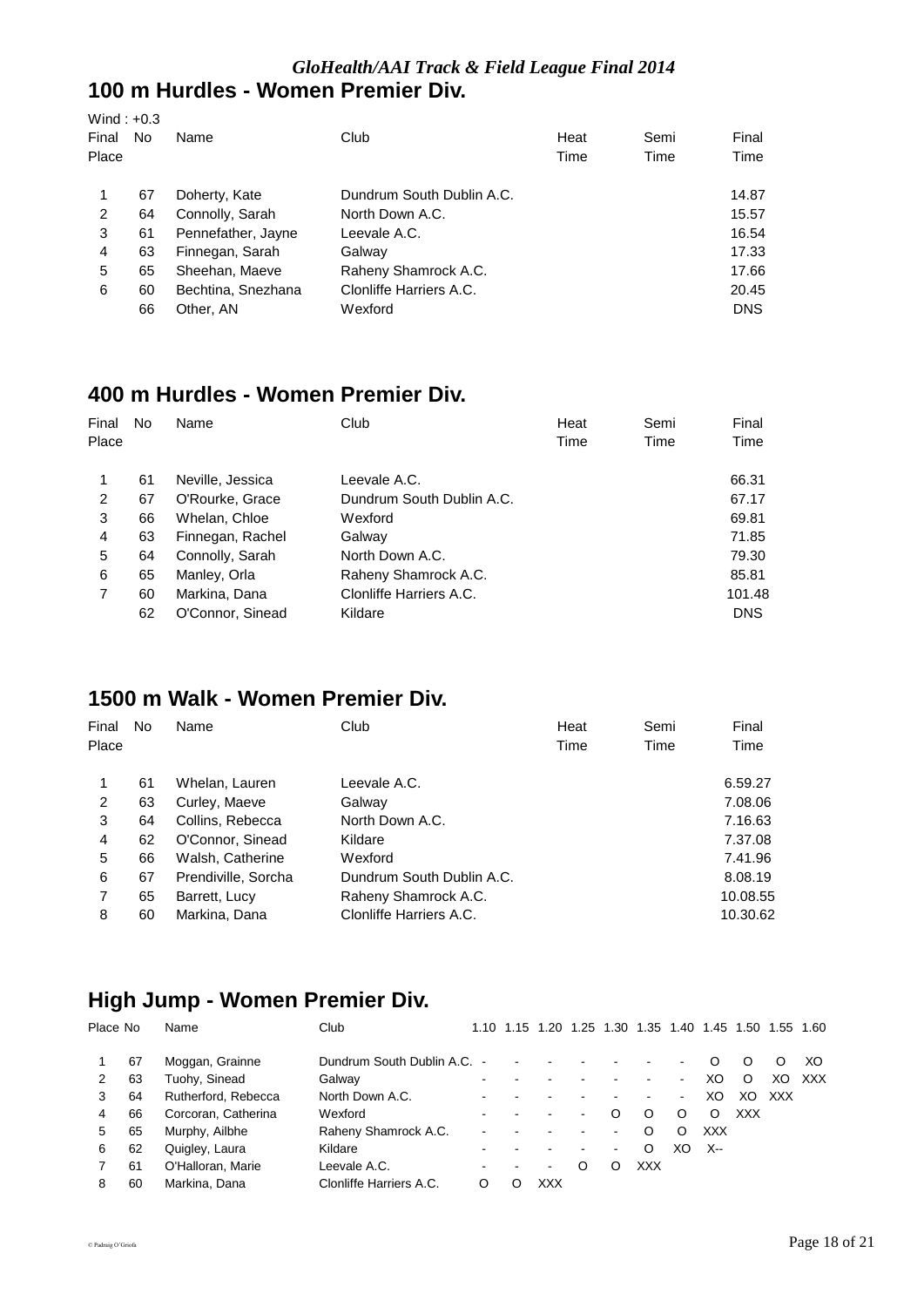#### *GloHealth/AAI Track & Field League Final 2014*

# **Long Jump - Women Premier Div.**

| Place | No | Name                   | Club                          | 1st  | 2 <sub>nd</sub> | 3rd                      | 4th  | 5th | 6th | <b>Best</b> |
|-------|----|------------------------|-------------------------------|------|-----------------|--------------------------|------|-----|-----|-------------|
|       | 62 | Fleischer, Vivian      | Kildare                       | 5.05 | 5.33            | 5.34                     | X    |     |     | 5.34        |
| 2     | 60 | Coomber, Megan         | Clonliffe Harriers A.C.       | 5.23 | 5.01            | 4.95                     | 5.02 |     |     | 5.23        |
| 3     | 64 | Connolly, Sarah        | North Down A.C.               | X    | 5.17            | 5.18                     | 4.52 |     |     | 5.18        |
| 4     | 67 | Haller, Sabine         | Dundrum South Dublin A.C.5.12 |      | 5.16            | 5.14                     | 5.08 |     |     | 5.16        |
| 5     | 63 | Treacy, Sinead         | Galway                        | 4.80 | 4.77            | 4.98                     | X    |     |     | 4.98        |
| 6     | 66 | Stafford, Aointoinette | Wexford                       | X    | 4.68            | $\overline{\phantom{0}}$ | -    |     |     | 4.68        |
|       | 65 | Moore, Aisling         | Raheny Shamrock A.C.          | X    | 4.55            | 3.45                     | 3.85 |     |     | 4.55        |
| 8     | 61 | Carr. Lorraine         | Leevale A.C.                  | 4.51 | 4.44            | 4.08                     | 4.40 |     |     | 4.51        |

# **Triple Jump - Women Premier Div.**

| Place | No | Name                                         | Club                           | 1st   | 2 <sub>nd</sub> | 3rd   | 4th   | 5th | 6th | <b>Best</b> |
|-------|----|----------------------------------------------|--------------------------------|-------|-----------------|-------|-------|-----|-----|-------------|
|       | 60 | Jerumbauskyte, Ausra Clonliffe Harriers A.C. |                                | 10.95 | 11.35           | 11.46 | 11.04 |     |     | 11.46       |
| 2     | 62 | Fleischer, Vivian                            | Kildare                        | 10.79 | 10.87           | x     | х     |     |     | 10.87       |
| 3     | 67 | Moggan, Grainne                              | Dundrum South Dublin A.C.10.41 |       | 10.42           | 10.50 | 10.55 |     |     | 10.55       |
| 4     | 64 | Saulters, Laura                              | North Down A.C.                | X     | 10.25           | 10.05 | 10.31 |     |     | 10.31       |
| 5     | 66 | McCabe, Sophie                               | Wexford                        | 10.28 | 10.20           | ٠     |       |     |     | 10.28       |
| 6     | 63 | Finnegan, Sarah                              | Galway                         | 9.78  | 9.42            | х     | 9.60  |     |     | 9.78        |
|       | 61 | James, Sinéad                                | Leevale A.C.                   | 9.28  | 8.71            | 9.33  | 8.90  |     |     | 9.33        |
| 8     | 65 | Sheehan, Maeve                               | Raheny Shamrock A.C.           | 9.13  | 9.17            | х     | 8.82  |     |     | 9.17        |

# **Shot Putt - Women Premier Div.**

| Place          | No         | Name                            | Club                    | 1st                            | 2 <sub>nd</sub> | 3rd  | 4th  | 5th  | 6th  | <b>Best</b> |
|----------------|------------|---------------------------------|-------------------------|--------------------------------|-----------------|------|------|------|------|-------------|
|                | 64         | Hetherington, Kathy             | North Down A.C.         | 10.11                          | 9.50            | 9.25 | 9.38 |      |      | 10.11       |
| 2              | 67         | White Fitzgibbon, Anita<br>9.65 |                         | Dundrum South Dublin A.C. 9.65 |                 |      | 9.00 | 9.57 | 8.77 |             |
| 3              | 62         | Weir, Kathryn                   | Kildare                 | 8.16                           | 8.71            | 8.49 | 8.88 |      |      | 8.88        |
| $\overline{4}$ | 66<br>8.79 | Cloke Rochford, Niamh           |                         | Wexford                        | 8.25            | 8.70 | 8.42 | 8.79 |      |             |
| 5              | 63         | Barrett, Mary                   | Galway                  | 7.75                           | 8.34            | X    | 7.94 |      |      | 8.34        |
| 6              | 65         | Buckley, Helen                  | Raheny Shamrock A.C.    | 8.33                           | 7.51            | 8.02 | 7.68 |      |      | 8.33        |
| $\overline{7}$ | 60         | Byrne, Denise                   | Clonliffe Harriers A.C. | 7.48                           | 7.01            | 6.88 | 6.71 |      |      | 7.48        |
| 8              | 61         | O'Brien, Faye                   | Leevale A.C.            | 6.94                           | 6.75            | 7.15 | 6.80 |      |      | 7.15        |

# **Discus - Women Premier Div.**

| Place | No. | Name                | Club                           | 1st   | 2 <sub>nd</sub> | 3rd   | 4th   | 5th | 6th | Best  |
|-------|-----|---------------------|--------------------------------|-------|-----------------|-------|-------|-----|-----|-------|
|       | 64  | Hetherington, Kathy | North Down A.C.                | 37.36 | X               | 36.69 | 39.88 |     |     | 39.88 |
| 2     | 65  | Kiernan, Mieke      | Raheny Shamrock A.C.           | 31.10 | X               | 29.32 | 32.83 |     |     | 32.83 |
| 3     | 66  | Owens, Emma         | Wexford                        | 30.72 | 32.34           | х     | 28.96 |     |     | 32.34 |
| 4     | 67  | Murphy, Rose Alice  | Dundrum South Dublin A.C.26.39 |       | X               | 27.73 | 25.47 |     |     | 27.73 |
| 5     | 62  | Weir, Kathryn       | Kildare                        | 24.92 | X               | 26.60 | 24.03 |     |     | 26.60 |
| 6     | 63  | Barrett, Mary       | Galway                         | 25.40 | 24.95           | 23.39 | 23.93 |     |     | 25.40 |
|       | 61  | Whelan, Lauren      | Leevale A.C.                   | 17.73 | X               | x     | х     |     |     | 17.73 |
| 8     | 60  | Bechtina, Snezhana  | Clonliffe Harriers A.C.        | Х     | 15.56           | 15.13 | х     |     |     | 15.56 |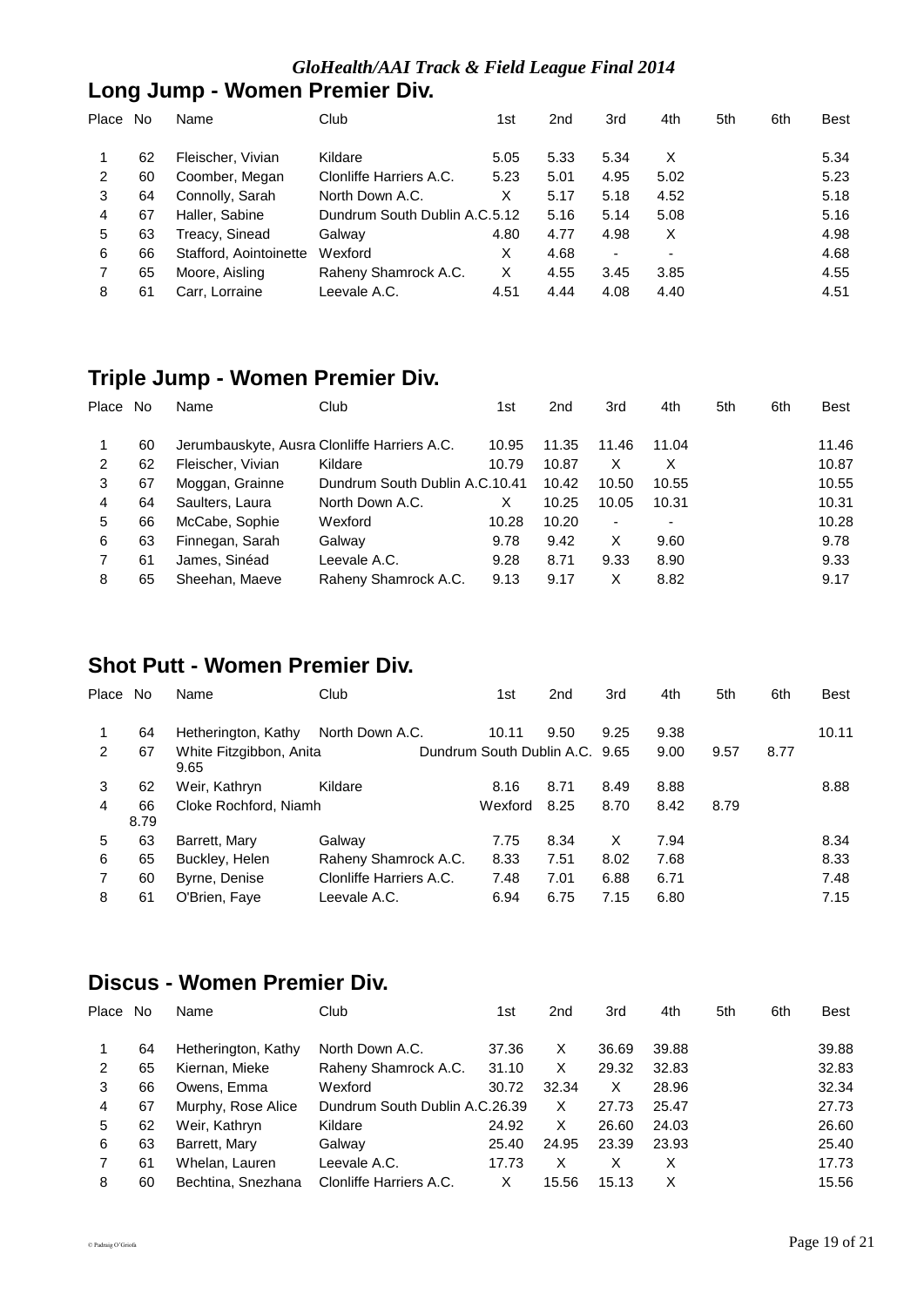### **Javelin - Women Premier Div.**

| Place No |    | Name                         | Club                                                        | 1st   | 2 <sub>nd</sub> | 3rd   | 4th   | 5th | 6th | <b>Best</b> |
|----------|----|------------------------------|-------------------------------------------------------------|-------|-----------------|-------|-------|-----|-----|-------------|
|          | 67 |                              | White Fitzgibbon, AnitaDundrum South Dublin A.C.45.99 47.67 |       |                 | 47.47 | 48.47 |     |     | 48.47       |
| 2        | 60 | Byrne, Denise                | Clonliffe Harriers A.C.                                     | 36.49 | 37.67           | 33.74 | 35.37 |     |     | 37.67       |
| 3        | 61 | De Perrott, Brigette         | Leevale A.C.                                                | 26.62 | 28.92           | 33.30 | 31.78 |     |     | 33.30       |
| 4        | 62 | Drewitt, Mairead             | Kildare                                                     | 30.32 | 33.15           | 29.40 | 28.63 |     |     | 33.15       |
| 5        | 65 | Buckley, Helen               | Raheny Shamrock A.C.                                        | 26.08 | 27.96           | 25.87 | 24.06 |     |     | 27.96       |
| 6        | 64 | Cree, Sophie                 | North Down A.C.                                             | 20.86 | X               | 26.14 | 26.85 |     |     | 26.85       |
|          | 63 | Fitzpatrick, Ellen           | Galway                                                      | 24.22 | 24.93           | 16.89 | 23.43 |     |     | 24.93       |
| 8        | 66 | Cloke Rochford, NiamhWexford |                                                             | 22.61 | 23.49           | 23.34 | 24.16 |     |     | 24.16       |

# **Hammer - Women Premier Div.**

| Place No |    | Name               | Club                        | 1st   | 2nd   | 3rd   | 4th   | 5th | 6th | <b>Best</b> |
|----------|----|--------------------|-----------------------------|-------|-------|-------|-------|-----|-----|-------------|
|          | 60 | Morris, Caoimhe    | Clonliffe Harriers A.C.     | X     | 41.56 | 42.58 | х     |     |     | 42.58       |
| 2        | 66 | Furlong, Christine | Wexford                     | x     | X     | 40.38 | Х     |     |     | 40.38       |
| 3        | 65 | Kiernan, Mieke     | Raheny Shamrock A.C.        | 39.44 | X     | 38.47 | 39.25 |     |     | 39.44       |
| 4        | 67 | Moore, Lucy        | Dundrum South Dublin A.C. X |       | 19.39 | 21.34 | 21.79 |     |     | 21.79       |
| 5        | 62 | Kenny, Pauline     | Kildare                     | 19.17 | 18.52 | 18.05 | 20.46 |     |     | 20.46       |
| 6        | 64 | McAnirn, Gemma     | North Down A.C.             | X     | 16.97 | 19.66 | 18.09 |     |     | 19.66       |
|          | 61 | Whelan, Lauren     | Leevale A.C.                | 10.99 | 13.13 | 13.33 | X     |     |     | 13.33       |

# **4 x 100m - Women Premier Div.**

| Place          | Team<br>Club              | Time  |
|----------------|---------------------------|-------|
| 1              | Dundrum South Dublin A.C. | 48.57 |
| 2              | Kildare                   | 50.03 |
| 3              | Leevale A.C.              | 50.16 |
| $\overline{4}$ | Clonliffe Harriers A.C.   | 50.22 |
| 5              | North Down A.C.           | 52.00 |
| 6              | Wexford                   | 52.81 |
| 7              | Raheny Shamrock A.C.      | 53.53 |
| 8              | Galway                    | 54.83 |

# **4 x 400m - Women Premier Div.**

| Place          | Club<br>Team              | Time    |
|----------------|---------------------------|---------|
| 1              | Raheny Shamrock A.C.      | 3.54.35 |
| 2              | Leevale A.C.              | 3.55.65 |
| 3              | Dundrum South Dublin A.C. | 3.56.31 |
| $\overline{4}$ | Clonliffe Harriers A.C.   | 4.03.49 |
| 5              | Kildare                   | 4.04.21 |
| 6              | Galway                    | 4.07.51 |
|                | North Down A.C.           | 4.09.08 |